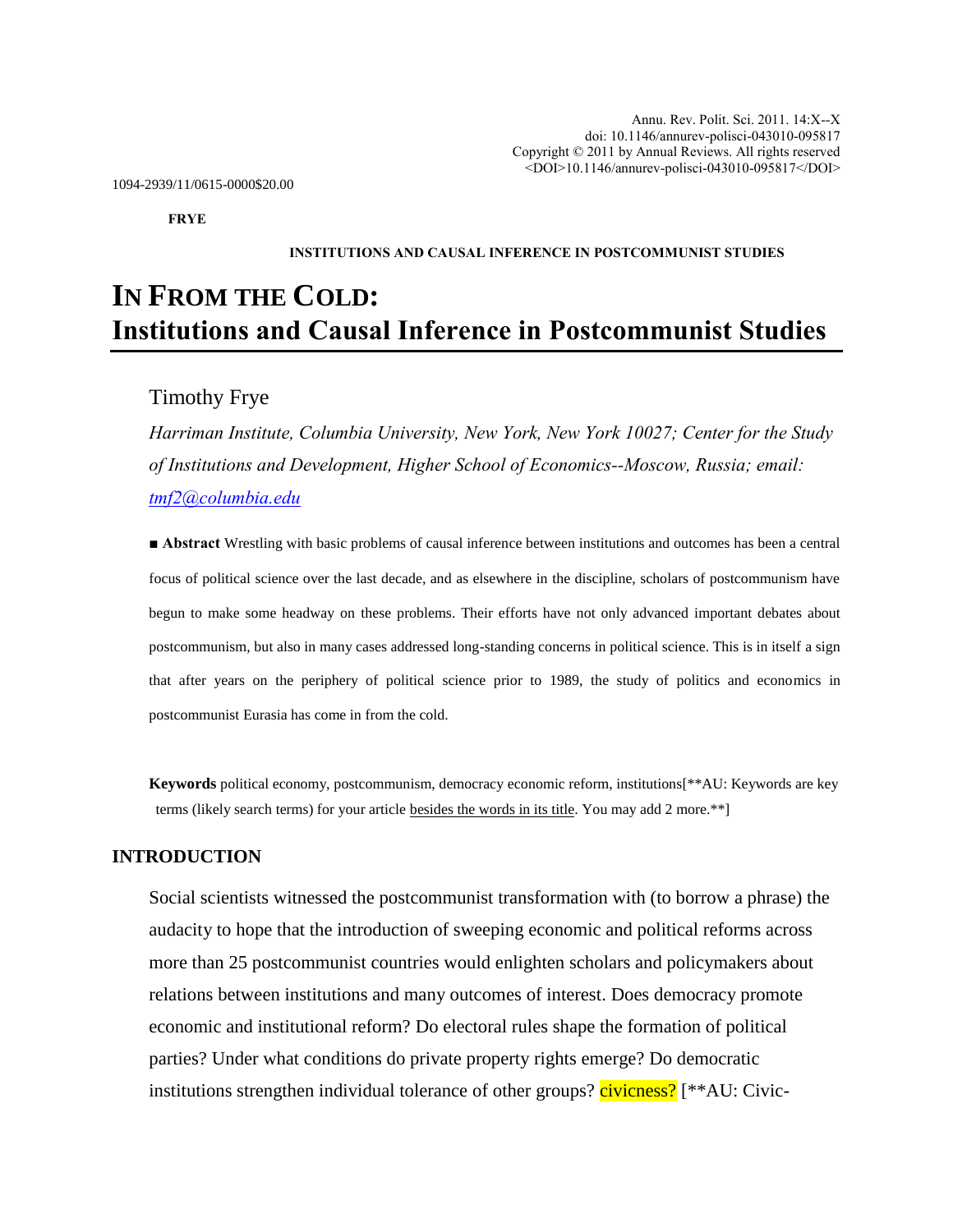mindedness? Civic spirit?\*\*] Under what conditions do institutional legacies influence national identity? These central questions of social science were high on the list of research topics in the early 1990s, and scholars of postcommunism aimed not only to answer them but also to integrate the study of postcommunism with disciplinary concerns. During the late-Soviet era, much of the most interesting research on communism had found little resonance in political science.

In answering these questions, scholars of postcommunism faced challenges common to institutional analysis in political science more generally. For example, students of postcommunism struggled to make causal inferences about the impact of institutions on outcomes due to endogeneity problems. Ideally, discerning the nature of causation between institutions and outcomes requires that one variable be held exogenously constant while the other takes random values across the units under observation. Unfortunately for scholars, institutions were not randomly assigned to countries at the start of the transformation, so it was likely that institutions and outcomes were driven by the same factors. Exogenously creating a democratic Estonia and an autocratic Latvia and examining each country"s choice of economic reform would have been of great benefit for scholars, if not such a great deal for Latvians. Endogeneity and related problems of causal inference are rife in the social sciences, but these challenges have been particularly great in a postcommunist setting because of the multiple transitions under way in the region. With political, economic, and social institutions often being transformed at the same time, identifying the impact of any particular institution on any particular outcome presented special challenges.

Yet in many cases scholars have found innovative ways to study the relationship between institutions and outcomes by taking advantage of broader insights from the growing literature on causal inference in the social sciences and by using deep knowledge of the cases to identify especially promising research designs. In trying to make causal inferences about the impacts of institutions on outcomes more precise, the arc of postcommunist studies in the past 20 years follows that of political science and economics more generally. This is in itself a sign that after years on the periphery of political science prior to 1989, the study of politics and economics in postcommunist Eurasia has come in from the cold.

Indeed, the growing sophistication of institutional analysis and other natural advantages have made the postcommunist region a rich area for research during these two decades, and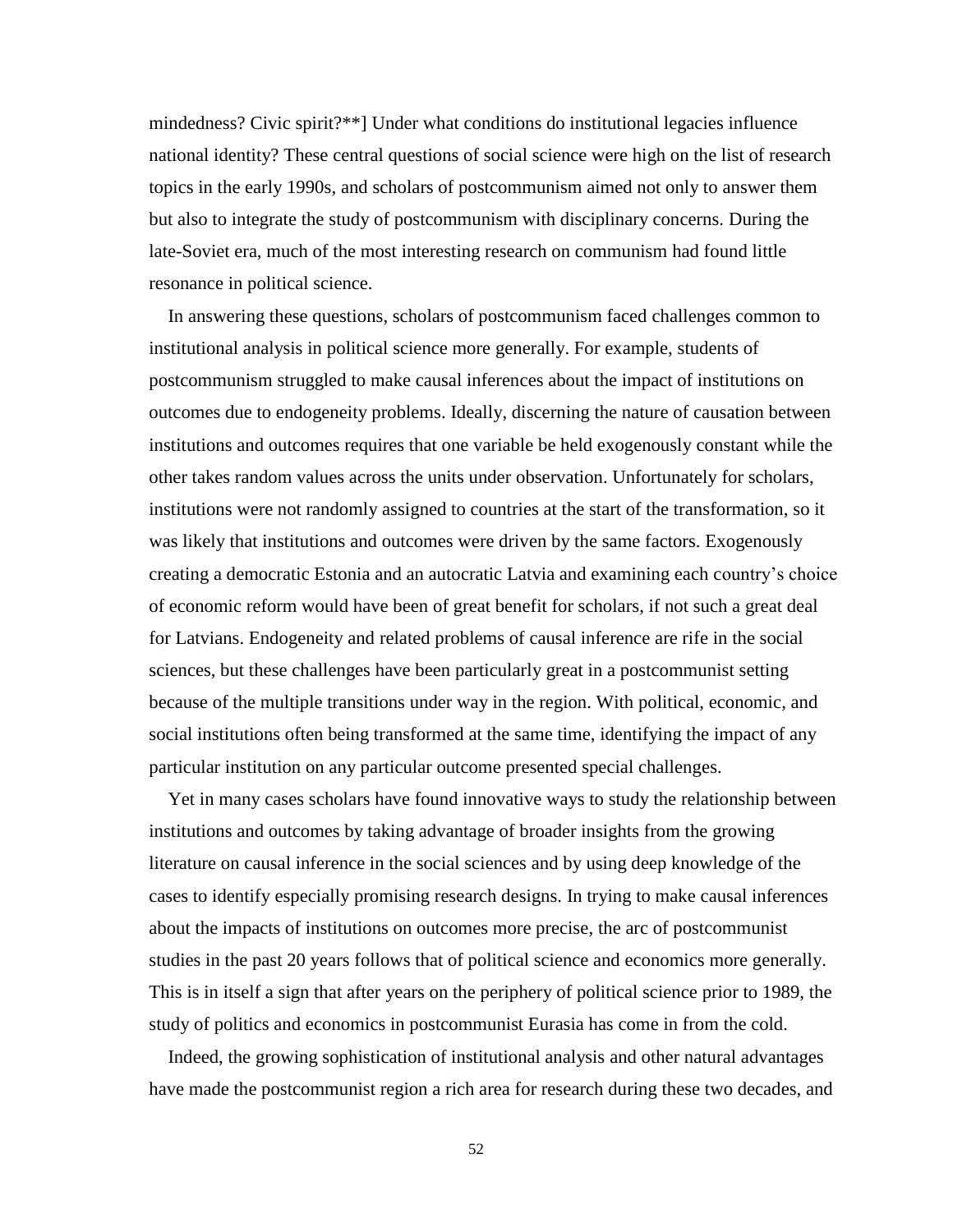the region is likely to continue to produce important insights in the future. Ironically, just as scholars and especially policymakers have shifted their gaze from Eurasia to the Middle East, studies of the causes and consequences of institutions after communism have begun to flourish.

This article begins by identifying problems of causal inference that have been a concern of postcommunist studies and political science more generally. It then examines how scholars of postcommunism have tried to deal with these problems in several different bodies of research: political attitudes and behavior, economic reform, and political liberalization. It concludes by identifying other vibrant areas of scholarship concerning the postcommunist region.

#### **INSTITUTIONS, CAUSAL INFERENCE, AND OUTCOMES**

The transformation of postcommunist states provoked great optimism among scholars because the region seemed to offer great advantages for research. Countries began their economic and political transformation with relatively similar political and economic institutions. To be sure, Tajikistan in 1989 was not Slovenia in 1989, but single-party governments with centralized political systems and economies based on state ownership were the rule across the region. Moreover, levels of economic inequality were remarkably similar (and remarkably low) across countries [\(Milanovic 1998\)](#page-29-0). This offered the potential for greater control of confounding variables than is often the case. This claim of relative homogeneity soon became contentious as scholars traced differences in outcomes to the institutional legacies of communist rule, but by the standards of comparative politics, the relative similarity of institutions and background conditions offered an excellent opportunity for theory building and testing (cf. Stark  $&$  Bruszt 1998, [\*\*AU: Spelled Brust in Literature Cited section should be Bruszt; which is right?\*\*] [De Melo et al. 2001\)](#page-24-0).

Second, the sheer scope of the postcommunist transformation intrigued researchers. Scholars spoke of a "triple transition" of state-building, market-building, and democracy-building, but other issues also loomed large [\(Offe 1991\)](#page-29-1). Who should qualify as a citizen with all attendant rights and obligations? How could the rights of ethnic minorities be balanced against the rights of ethnic majorities? One common analogy of the time was that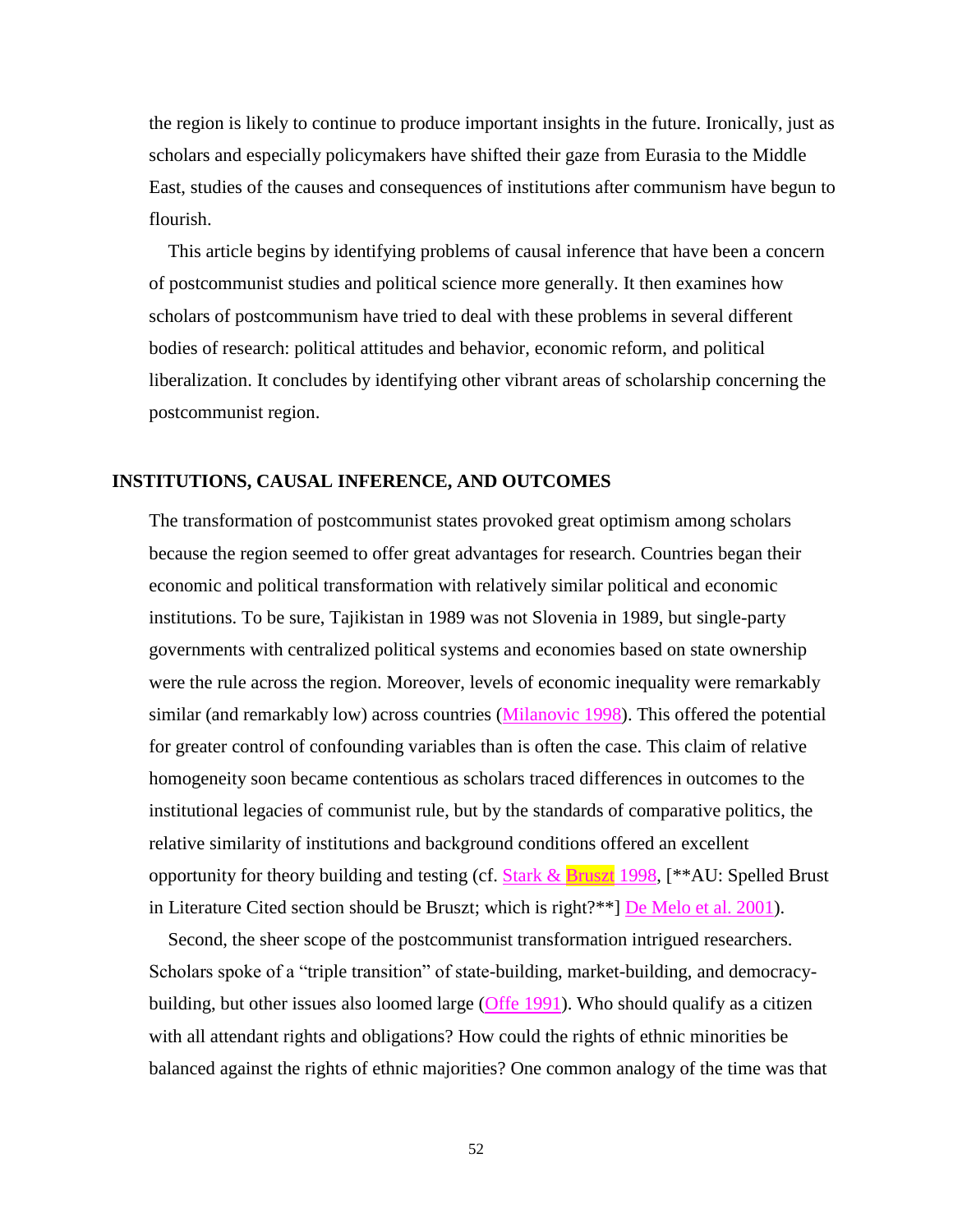studying the postcommunist region was like reading the *Federalist Papers* but with a little effort you could interview Madison, Hamilton, and Jay.

Favorable conditions for research coincided with renewed interest in the social science in the causes and consequences of institutions. [North"s \(1990\)](#page-29-2) *Institutions, Institutional Change, and Economic Performance* helped spark a revival in institutional analysis in economics. The study of institutions had never really gone away in comparative politics, but it was the site of new energy, particularly from scholars of democratization (e.g., [Di Palma](#page-24-1)  [1990\)](#page-24-1). [\*\*AU: If Di Palma is a scholar of democratization, shouldn"t this be "e.g." instead of "cf."?\*\*] Scholars began to consider not only the impacts of institutions on outcomes of interest, but also the sources of variation in institutions themselves. This confluence of historic events and renewed academic attention on institutions sparked great interest in postcommunism.

One central theme of research on postcommunism was the impact of political institutions on various micro-level and macro-level outcomes. To take one example, scholars at the start of the transformation vigorously debated whether democratization would impede or promote economic reforms. Underlying the claim that democracy advances reform is the assumption that the distribution of democracy across countries is exogenous to reform outcomes. That is, it is assumed that the processes generating the quality of democracy are uncorrelated with the causes of economic reform. To make strong claims of causality, however, one variable should ideally be held exogenously frozen, while the other assumes random values across the units under observation. But there is considerable evidence that institutional choices were made by powerful political and economic actors in ways that were anything but random. Among others, [Geddes \(1995\),](#page-26-0) [Easter \(1997\),](#page-25-0) [Frye \(1997\),](#page-26-1) and [Jones-](#page-28-0)[Luong \(2002\)](#page-28-0) demonstrated that incumbent politicians used their bargaining power to shape electoral rules, presidential power, and other political institutions in their favor. Because institutional rules were shaped by the bargaining position of powerful actors who used institutional choice to achieve outcomes near their ideal points, it was difficult to estimate the independent impact of political institutions on outcomes.

Scholars of postcommunism were hardly alone in grappling with the problem of how to understand institutional choice and its potential influence on outcomes. Scholars in political science and economics were taking to heart [Riker"s \(1980\)](#page-30-1) seminal argument about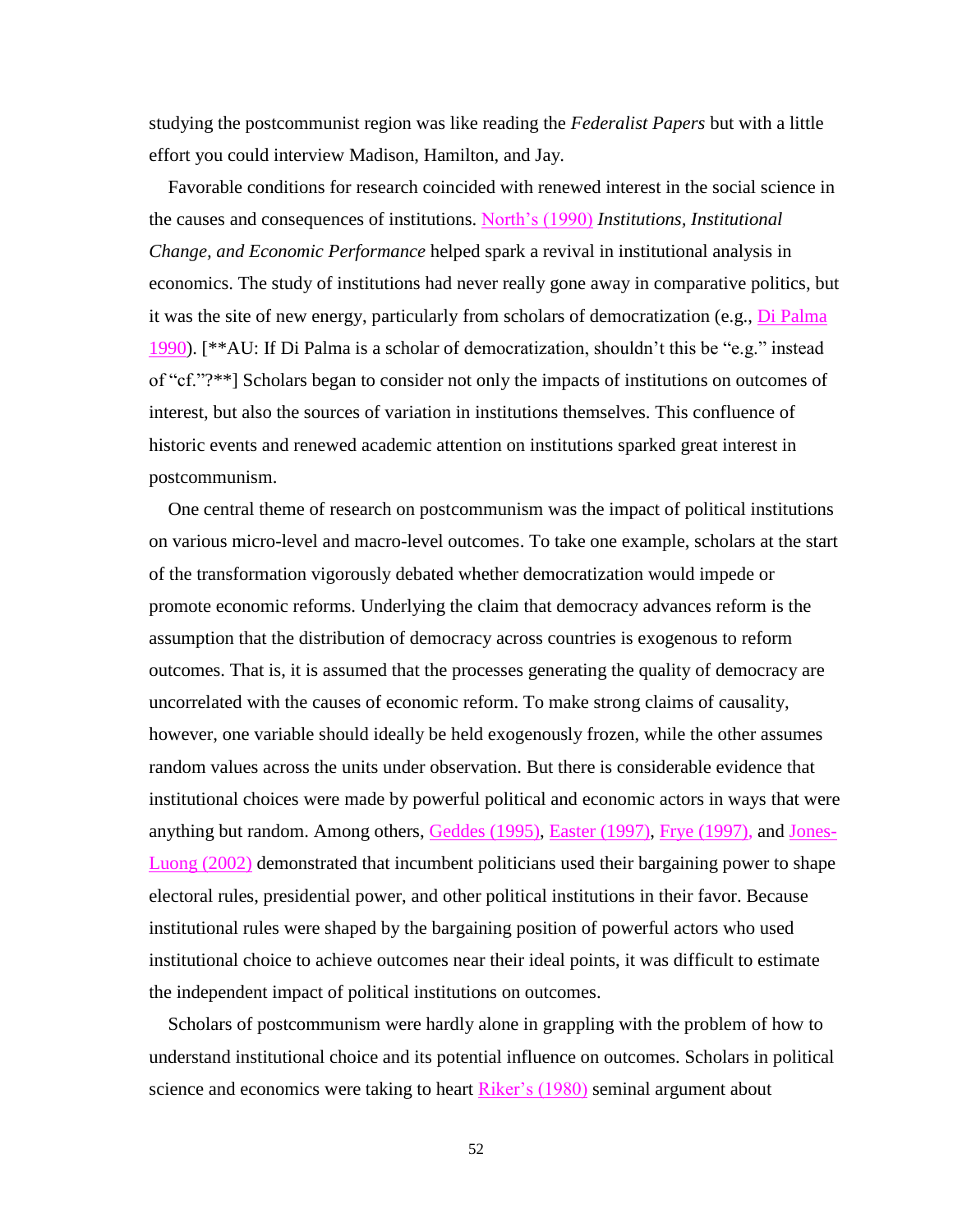institutions and outcomes. Questioning the causal force of institutions, Riker argued that if institutions themselves were subject to the same choices that actors make about outcomes, then how could institutions be causal in any deep sense? Were institutions just "congealed tastes"?

The consequences of the potential endogeneity of institutions and outcomes were hammered home to scholars of comparative politics by [Acemoglu et al. \(2001\).](#page-23-0) In their work on the colonial roots of economic development, they not only recognized the problem of running "naïve" regressions linking political institutions to economic outcomes; they also claimed to identify an instrumental variable---the rate of mortality of settlers from Europe in the colony---that could mitigate the problem of endogeneity between institutions and economic development. Examining variation in per capita income across countries, Acemoglu et al. argued that where settlers from the colonial power could expect to live long in the colony, they established good institutions that persisted for decades and promoted economic development through time, but where settler mortality was high, colonists established "extractive institutions" that lasted unchanged for decades and slowed growth in the long run. The key insights were that settler mortality rates were correlated with the quality of institutions but not with contemporary rates of growth; and that the impact of settler mortality on economic development occurred only via the quality of institutions. Many aspects of the article have been questioned, but there is no denying its impact (cf. Gallup & [Sachs 2001,](#page-26-2) [Glaeser et al. 2004,](#page-26-3) [Przeworski 2004,](#page-30-2) [Rodrik et al. 2004\)](#page-30-3). It led scholars in comparative politics to examine more critically existing studies of the impacts of institutions on outcomes and to devote greater attention to the challenge of causal inference posed by institutional analysis. In addition, it sparked a race to find instrumental variables drawn from chance circumstances and events, such as weather, geography, and natural disasters, to identify the impact of institutions on outcomes from economic growth to civil war.

Yet instrumental variables that are correlated with an institution but not with the outcome of interest, and that affect the outcome of interest only via the institution, are not so easily found. Without an "instrument fairy" to magically grant them an instrumental variable suitable to the case at hand, scholars of institutions quickly found themselves at the mercy of quirks in geography, weather, history, and recordkeeping. The shortage of instruments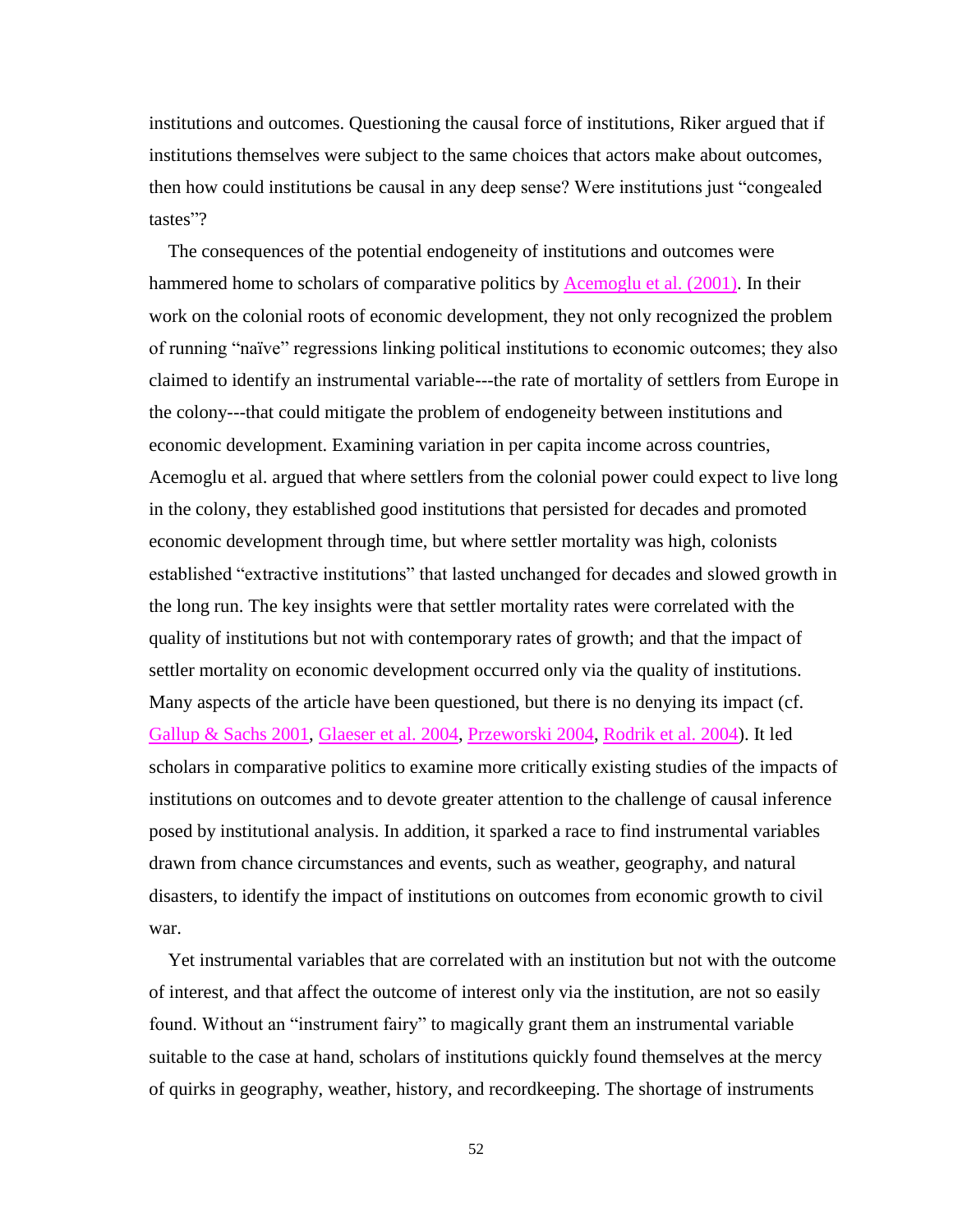was especially problematic in studies of reform in the postcommunist world, as scholars had pointed to many different potential factors that could influence reform, making it unlikely that many variables could pass the exclusion restriction.

[Kitschelt \(2003\)](#page-28-1) brought concerns over endogeneity and causal inference to the postcommunist cases most forcefully. Criticizing some scholars of postcommunism for favoring "too shallow" explanations that allowed precious little distance between dependent and independent variables, Kitschelt cited arguments that linked prior institutions to democracy and economic reform as prime examples of the problem of endogeneity. Kitschelt urged scholars to find a middle ground between "too shallow" explanations that flirted with tautology and "too deep" explanations that offered only tenuous links between explanans and explanandum.

## **INSTITUTIONS AND INDIVIDUAL-LEVEL PREFERENCES AND BEHAVIOR**

Yet scholars of postcommunism, like their counterparts in political science more generally, have begun to make headway in identifying the impact of institutions. One area of interest is the influence of institutions on individual attitudes, preferences, and behavior. For example, one important debate early in the transition examined the impact of democracy and economic reform on individual attitudes. Relying on a mass survey from the Soviet Union [\*\*OKAU: as elsewhere\*\*] conducted in 1989, Finifter & [Mickiewicz \(1992\)](#page-25-1) used simple cross-tabs to argue that attitudes toward political democracy and economic liberalization were unrelated. In separate estimations they then regressed variables for political reform and economic liberalization on basic demographic variables and found that better-educated respondents supported political reform but were skeptical of market norms. In response, [Miller et al. \(1994\)](#page-29-3) used evidence from mass surveys conducted in Russia, Ukraine, and Lithuania in 1990 and 1992 and reached different conclusions. They regressed attitudes toward market norms on political attitudes, and found a strong positive relationship. Gibson [\(1996\)](#page-26-4) advanced the debate by using a panel of respondents in 1990 and 1992 and structural equation modeling and found that democratic attitudes were associated with stronger support for market reforms, but that support for market liberalization was not associated with greater support for democratic norms.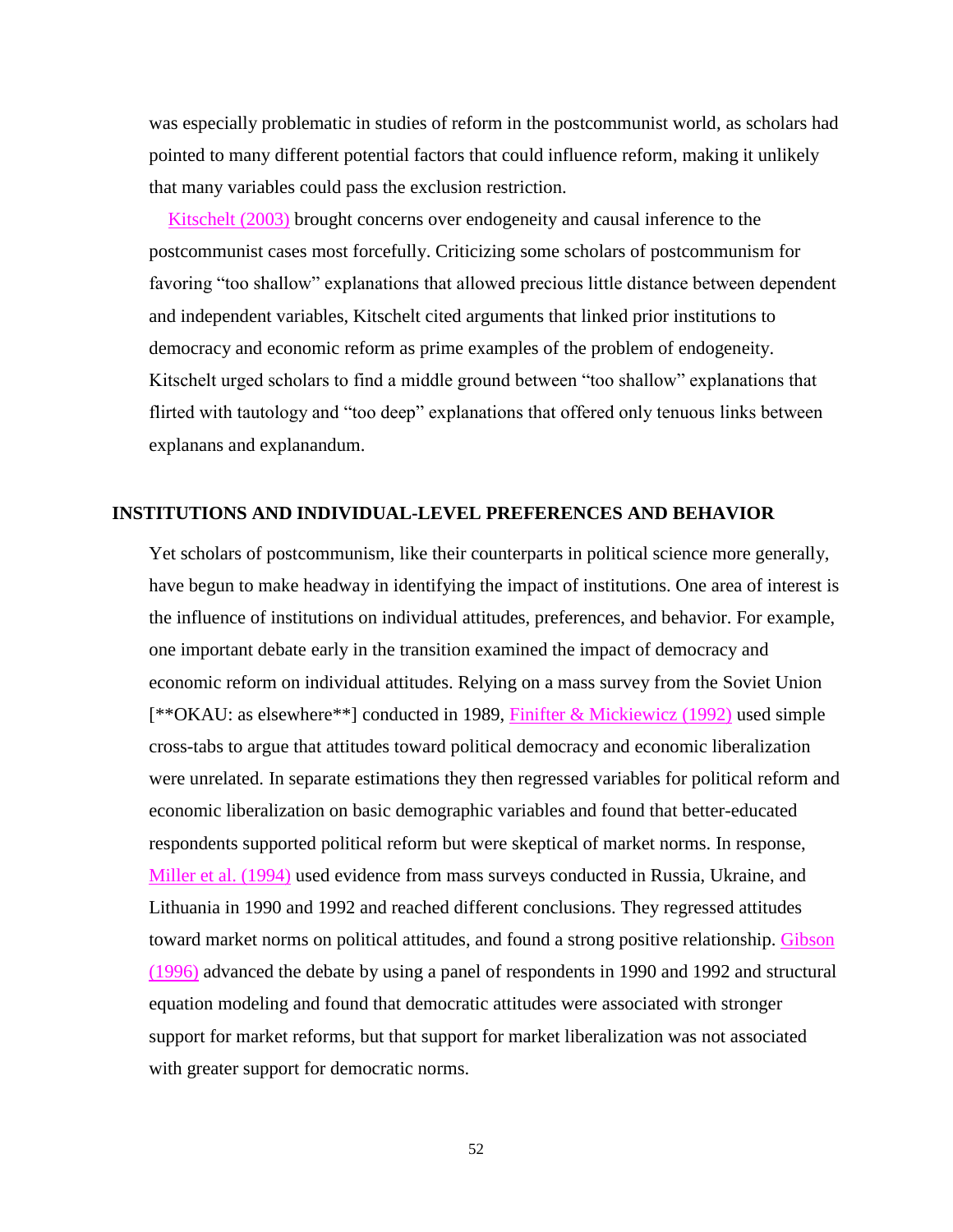These studies and others on the topic helped to bring debates about attitudinal research to the postcommunist region and to adjudicate between claims about the compatibility of attitudes toward markets and democracy, but also often settled for identifying relations between the two attitudes without making causal claims. For example, [Miller et al. \(1994,](#page-29-3) p. 409) argued:

The picture that our data present seems clear. Mass orientations toward economic and political reform are not independent of each other: they do not oppose but rather reinforce one another in the former Soviet Union. Those most accepting of the former Soviet regime's political institutions and norms look least favorably on market norms and institutions, and vice versa.

Grosjean & [Senik \(2011\)](#page-27-0) help push this debate forward using a spatial regression discontinuity design that takes advantage of exogeneity created by "frontier zones" to identify the relationship between the quality of democracy and attitudes toward the market at the individual level. They rely on the World Bank/European Bank for Reconstruction and Development (EBRD) Life in Transition Survey (LiTS) of 28,000 respondents in 28 postcommunist countries, which is rich in primary sampling units that are located in frontier zones (within 25 km of a border with another country). To identify the impact of democracy on attitudes toward a market economy, they begin with the following "main identification assumption":

## **EBRD: European Bank for Reconstruction and Development**

[P]eople who live on either side of an integrated frontier zone experience different political regimes but share the same experience of the market, and often, the same historically inherited cultural attitudes toward the market and democracy on both sides of the frontier. This is particularly plausible for the (often artificial) frontiers of the former Soviet Union and in some formerly integrated regions such as the Ottoman Empire or the Austro-Hungarian Empire. This assumption is tantamount to keeping constant the omitted variables that usually bias estimations of the relationship between market development and democracy. [\(Grosjean & Senik 2011,](#page-27-0) p. 368)

That is, citizens living in the same frontier zone share the same experience with the economy as they travel back and forth across borders to work and shop, but they experience different levels of democracy depending on their country of residence.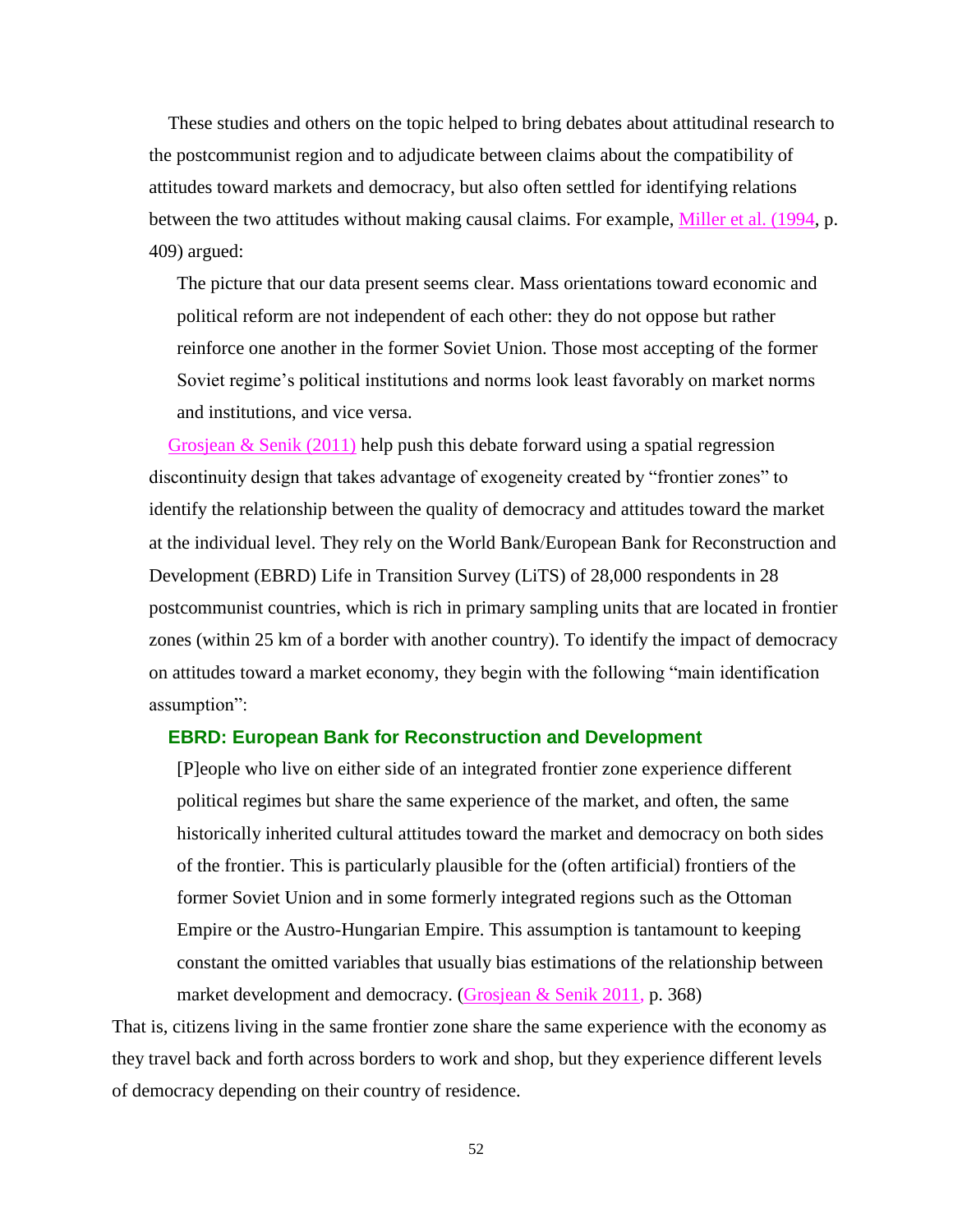More specifically, Grosjean & Senik identify 36 frontier zones with between 40 and 460 observations in which respondents can move freely across borders but face different political regimes. Using the sample of respondents within these frontier regions, they regress attitudes toward a market economy on democracy scores, frontier-zones dummies, and a host of controls and find that respondents living on the more democratic side of the frontier report significantly higher levels of support for a market economy. Indeed, living on the more democratic side of the border increases the probability of supporting the market by almost nine percentage points.

One can argue that the survey questions analyzed by Grosjean & [Senik \(2011\)](#page-27-0) are not ideal for capturing subtle distinctions about democracy and markets and that the results rely heavily on a single survey item. One might also question the assumption of a common economy across borders, but the care with which they infer causality [\*\*AU: OK OK?\*\*] helps advance a debate that had languished owing to difficulties in identifying causality. In addition, by examining the impact of living in a democracy and experiencing a market economy on attitudes, they rely less heavily on using attitudes to predict other attitudes, a common challenge in public opinion research. Grosjean & Senik"s careful attention to causal inference makes a useful contribution not only to postcommunist studies but to the broader field of political economy as well.

Scholars of postcommunism have also investigated the impact of a different institution, political parties, on political attitudes and behavior, especially partisanship. This stream of research draws on insights from the large literature on partisanship in other contexts (cf. [Green et al. 2002\)](#page-26-5). One difficult causal inference problem in this literature is the potential endogeneity of partisanship because it is hard to entangle whether partisan attachments are driven by the actions of political parties or reflect some pre-existing connection with a political party. This problem is especially thorny in established democracies given that partisanship and parties are both so deeply rooted that exogenous change in either partisanship or party behavior is rare. Moreover, observational research using surveys is an imperfect instrument to detect these relationships  $(Kramer 1983)$ . As in other settings, traditional survey approaches in the postcommunist cases revealed that citizens" policy preferences mapped onto the policy positions of their preferred parties, but it was difficult to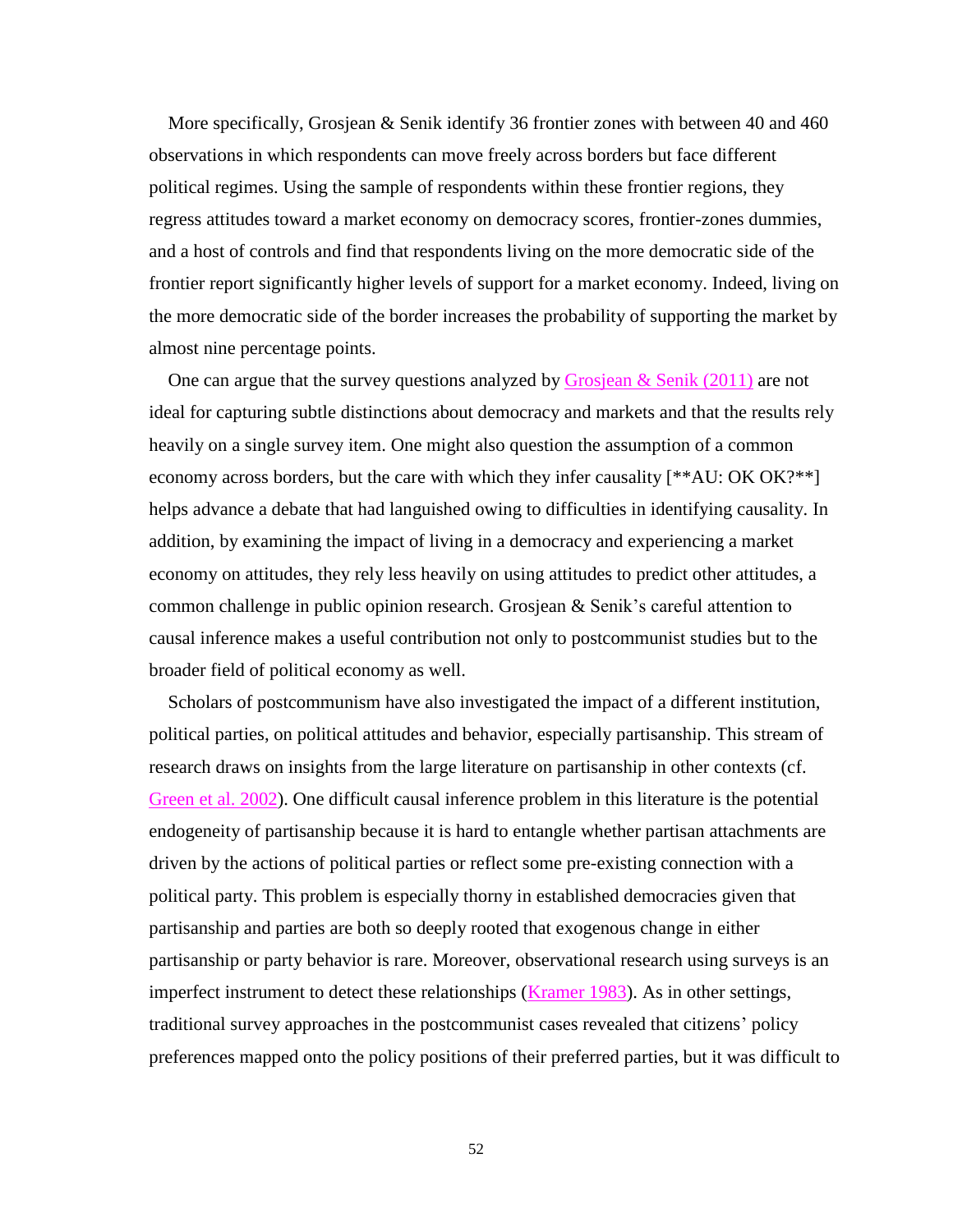make strong causal claims about these relationships (cf. [Kitschelt et al. 1999,](#page-28-3) [Colton 2000,](#page-24-2) [Tucker 2006\)](#page-31-0).

Borrowing from the literature that uses survey-based experiments to estimate the impact of party cues on opinion, Brader & [Tucker \(2009\)](#page-24-3) examine public opinion formation in Russia, and in latter essays, in Hungary and Poland. They argue that these cases are informative because party attachments have not yet congealed and they can study the process of attitude formation. More specifically, in one essay they examine the extent to which party cues shape policy opinion using a survey of Moscow residents conducted in the spring of 2006. This is a difficult test given Russia"s weak parties and autocratic rule. In the treatment condition, respondents are asked whether they support a policy proposal that has been backed by a party with which they identify. In the control condition, respondents are asked whether they support the policy proposal, but are not given cues about party positions on the policy. They examine three policy proposals---an increased fare on the Moscow metro in exchange for better service, the sale of high-tech weapons to China, and allowing Russia to import spent nuclear fuel for reprocessing---and find that party cues had significant impacts in the fare increase and China cases, but not in the nuclear fuel example. The last result may be due to overwhelming opposition to this policy in both treatment and controls. Brader & Tucker recognize the limitations of their approach, expressing particular concerns about external validity, but by randomly assigning respondents to treatment and control groups, they are able to make stronger claims about the causal relationship between party cues and public opinion than is typically the case in traditional observational research.

In a different vein, others have addressed concerns of endogeneity between institutions and individual political behavior by carefully tracing the impact of past institutions on contemporary behavior. For example, [Wittenberg \(2006\)](#page-31-1) examines the remarkable persistence of right-wing voting among Catholics in precommunist and postcommunist Hungary. Communist party rule in Hungary was marked by strident anticlerical campaigns, a massive industrialization effort, a failed uprising, and the collectivization of agriculture, yet despite these epic changes, those districts in Hungary in which local Catholic churches managed to retain a foothold during communist rule saw significantly higher voting for right-wing parties after 1989. In two qualitative chapters, Wittenberg documents the tactics and strategies adopted by regime officials and local Catholic churches between 1945 and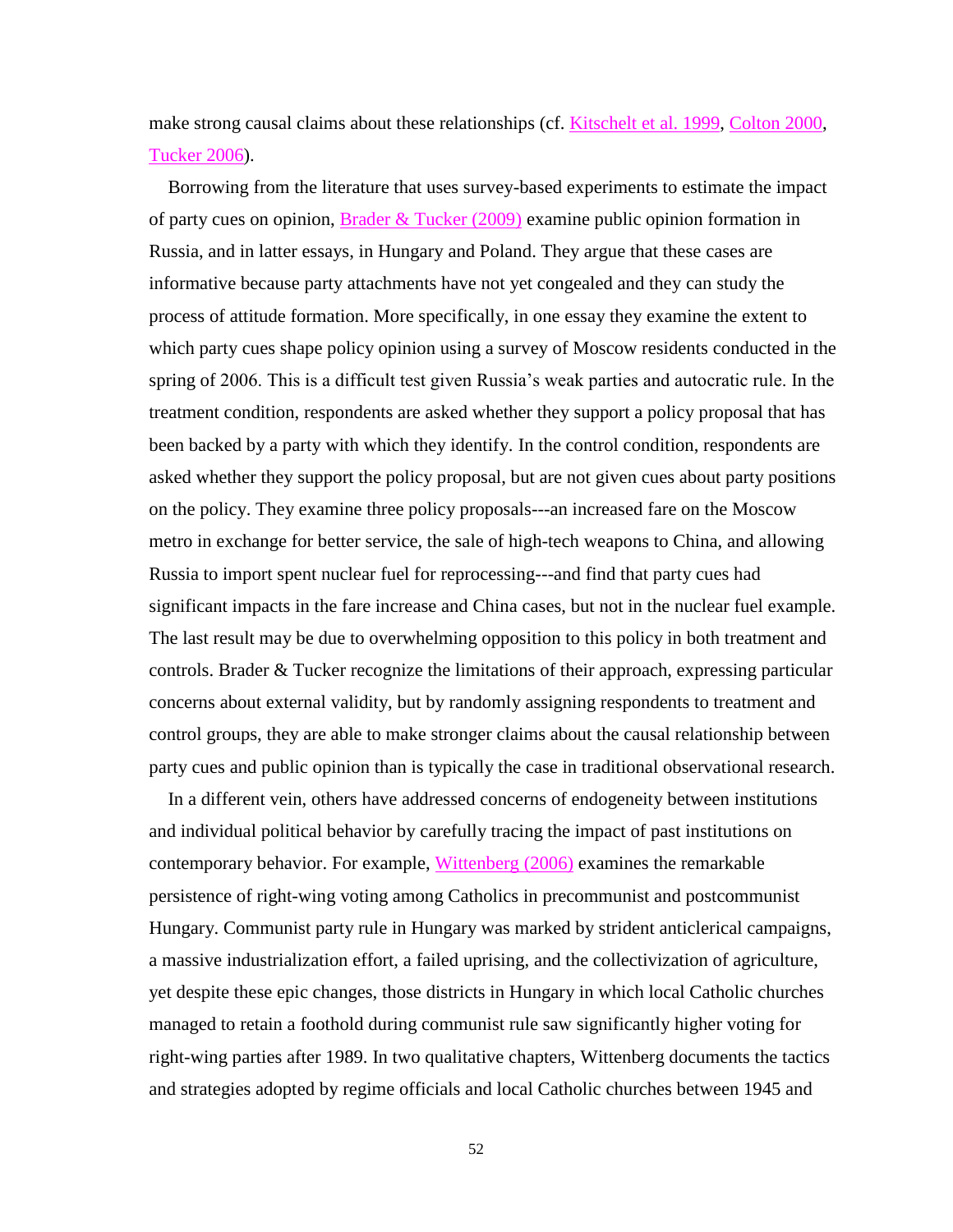1990; he then uses both survey data and electoral results to show that districts with greater church presence in the community did a better job preserving their support for right-wing parties than did other communities.

Most important, he demonstrates the institutional mechanism---local Catholic churches-- that generated this outcome. This is not a "Rip Van Winkle" story of voters in districts with right-wing preferences in 1945 waking up 45 years later to again vote for right-wing parties. Rather, Wittenberg demonstrates how local Catholic priests and their parishioners struggled and suffered to maintain their position in Hungarian society under communist rule, with the result that districts with stronger Catholic communities continued to support right-wing parties in greater numbers than did districts with weaker Catholic communities. He contrasts this outcome with Reformed churches in Hungary, which were much less successful in transmitting their values and voting preferences to future generations than were the Catholics. Wittenberg does not present a general theory of preference persistence but instead offers a convincing interpretation [\*\*AU: ok? OK\*\*] of an intriguing puzzle and provides a road map for how to study the impact of institutional legacies on individual behavior.

Others have sought to identify the conditional effects of institutions on preferences by borrowing from the logic of difference in differences estimation. For example, [Denisova et](#page-24-4)  [al. \(2009\)](#page-24-4) examine how democratic institutions shape preferences for revising privatization using the same survey of 28,000 respondents in 28 postcommunist countries employed by Grosjean & [Senik \(2011\).](#page-27-0) Previous studies typically relied on the assumption that preferences over reform derive from individual-level characteristics, such as skills, wealth, and occupation, and were independent of the institutional environment, but [Denisova et al.](#page-24-4)  [\(2009\)](#page-24-4) argue that institutional quality may shape preferences for economic reform. They express concern that "crucial omitted variables, such as the quality and timing of reforms themselves, [\*\*AU: comma missing; added commaalso missing in original?\*\*] are likely correlated with both the quality of the institutional environment and public support for reforms" [\(Denisova et al. 2009,](#page-24-4) p. 291). In describing their estimation strategy, they note: "Our main identifying assumption is that the omitted variables and other potential sources of endogeneity of the institutional environment affect responses of individuals with high and low market skills to the same extent irrespective of the institutional environment. Thus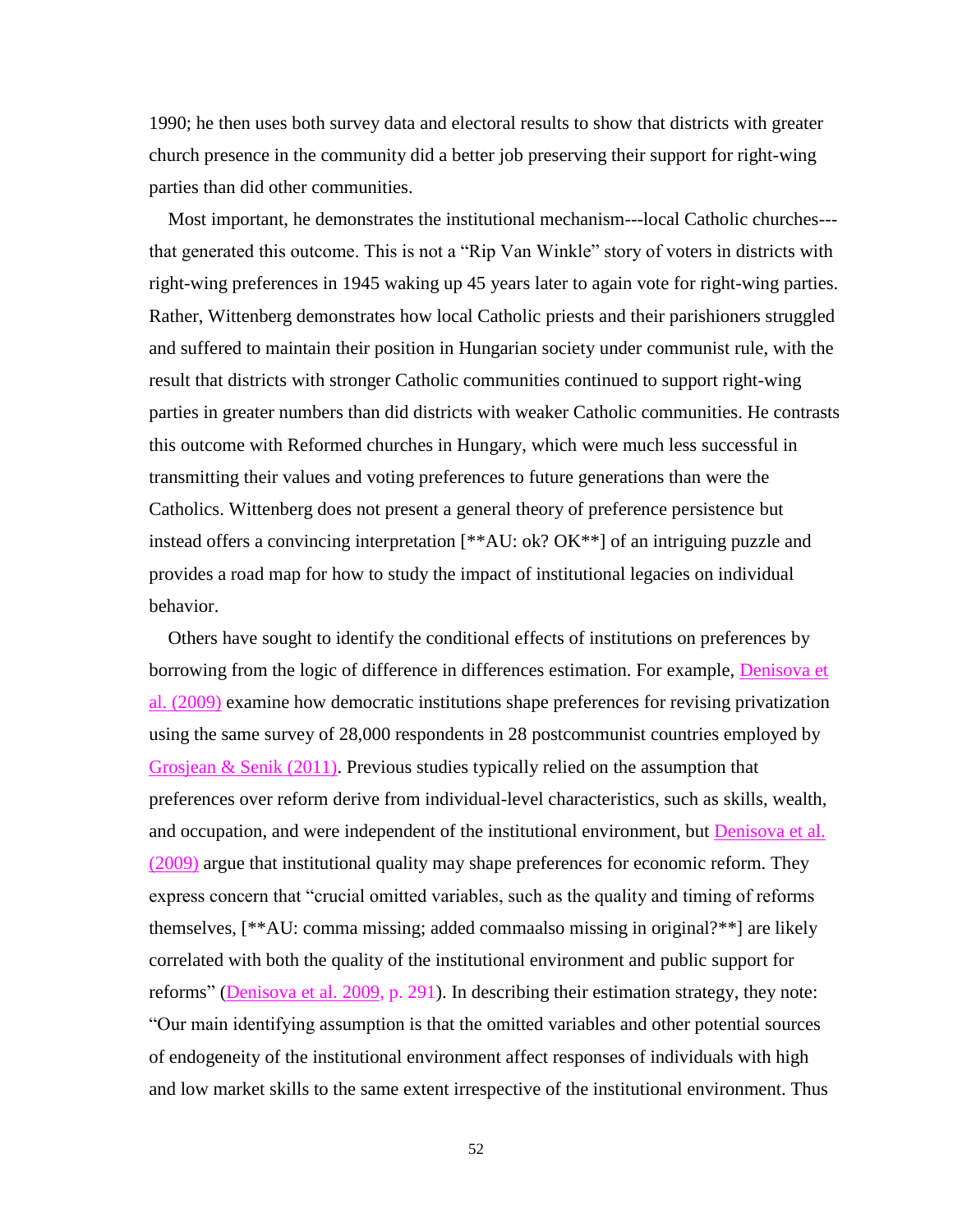we can estimate the difference in differences effect of the interaction between markets and institutions without bias" (p. 291). Regressing attitudes toward revising privatization on democracy and a host of controls, they find that market skills and democracy are best seen as complements, because respondents with high market skills strongly support privatization, but only when democracy is robust. In sum, the difference in support for privatization between the responses of those with high and low skills depends on the quality of democracy. These differences are large under democracy and small under autocracy. By estimating the conditional impact of democracy on the difference between the responses of high- and low-skilled respondents, [Denisova et al. \(2009\)](#page-24-4) demonstrate that institutions can shape preferences over economic policy.

This result is important as most formal theories of the political economy of reform either explicitly or implicitly assume that preferences are constant across institutional contexts. That is, preferences of groups in democracies and autocracies are assumed to be similar (cf. Fernandez & [Rodrik 1991,](#page-25-2) [Przeworski 1991\)](#page-29-4) In addition, empirical studies of attitudes toward economic policies typically rely only on individual-level determinants in a single country without exploring the institutional context. By integrating institutions into the study of preferences over policy, this approach offers a more nuanced take on a debate of general importance in political science.

Finally, studies of the impact of the media on political behavior also face endogeneity problems, given the likelihood that individual preferences are endogenous to the choice of media outlet one favors in the first place. If conservative voters choose to listen to conservative radio talk shows and then vote for conservative candidates, it is difficult to identify the relative impact of exposure to radio and underlying preferences on voting patterns. This problem is well known in the literature, but it is difficult to overcome, especially as the media may then alter its programming to fit the ideological priors of its customers (cf. Durante & [Knight 2009\)](#page-25-3).

To capture the impact of media exposure on voting, [Enikolopov et al. \(2011\)](#page-25-4) take advantage of exogeneity introduced by the partial coverage of the opposition television channel, NTV, in three electoral cycles in Russia. NTV inherited the transmitters of a Soviet-era educational channel and was available to about three-quarters of Russian voters in 1999. Enikolopov et al. argue that NTV"s signal availability was idiosyncratic once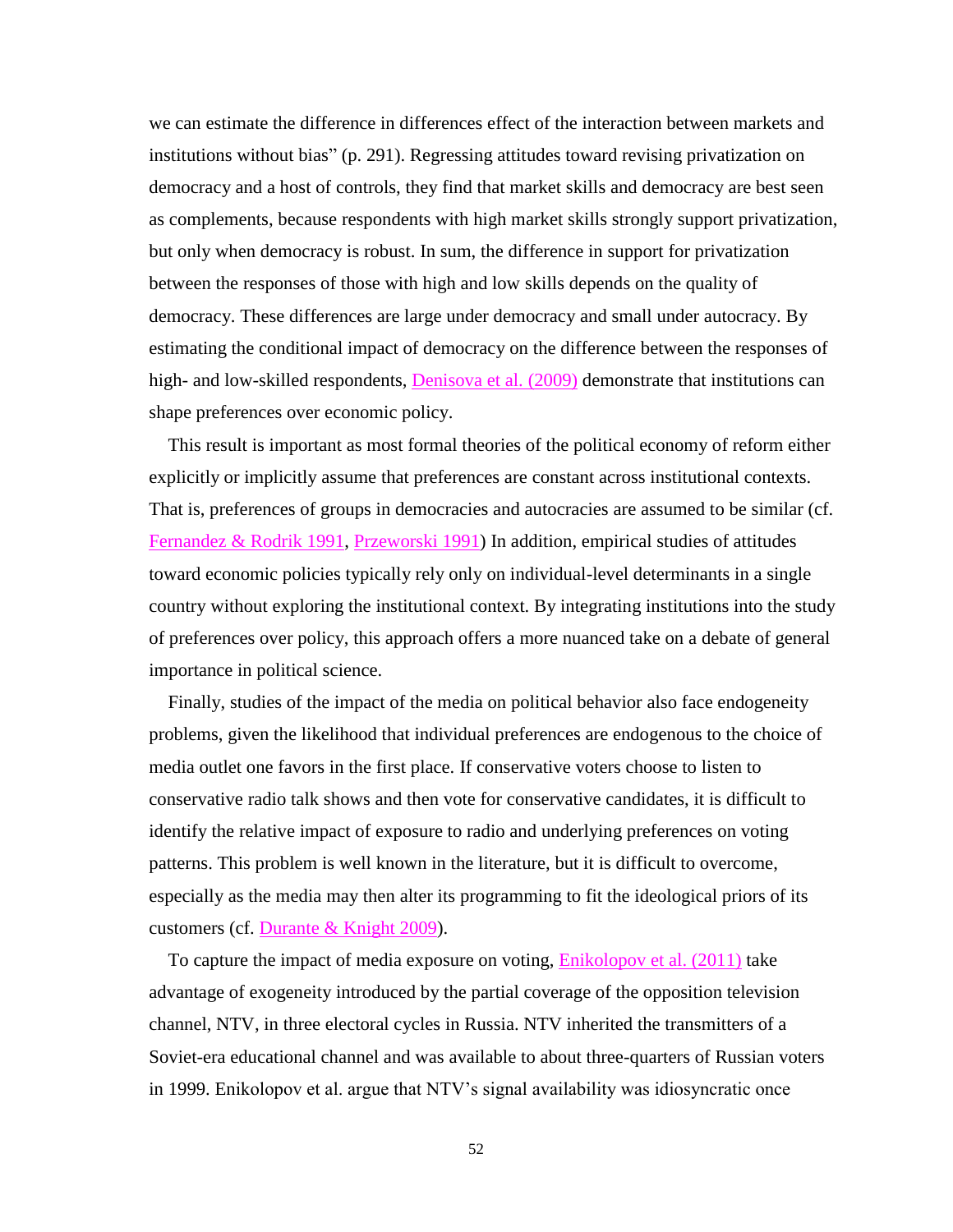demographic and geographic differences are introduced. As an identification strategy, the authors rely "on the premise that voters in the locations with and without access to NTV are similar in all unobserved characteristics that may drive their voting behavior once we control for observable differences between these locations" (Enikolopov et al. 2011, p. 4).

The authors compare electoral outcomes of the 1999 parliamentary elections in regions with differential access to these opposition television broadcasts and find that NTV decreased the aggregate vote for the government party by 8.9 percentage points, increased the combined vote for major opposition parties by 6.3 percentage points, and decreased turnout by 3.8 percentage points. Instrumenting for exposure to NTV using the strength of the NTV signal, they also use survey data to predict individual-level voting in the 1999 election and find similar results.

Key to the argument is that the distribution of NTV transmitters is not correlated with variables that might predict voting patterns once observable characteristics are controlled for. It is not possible to test this argument directly, but the authors conduct a number of indirect tests, including a placebo test that estimates the effect of NTV availability in 1999 on the voting results in the 1995 parliamentary elections. In 1995, NTV had only a negligible audience so it could not have affected voting patterns on any scale. Enikolopov et al. find that voting patterns in the 1995 election in regions with and without exposure to NTV in 1999 do not differ once other controls are introduced. As a result, they note: "The results of this placebo experiment suggest that unobservable characteristics of subregions, which could potentially be correlated with political preferences of the electorate, on the one hand, and with the availability of NTV, on the other hand, cannot explain our main findings" (Enikolopov et al. 2011, p. 4). Endogeneity has frustrated many efforts to establish the impact of media exposure on political behavior, but by seizing on the exogeneity introduced by the decisions of Soviet planners to place transmitters in some regions rather than others, Enikolopov et al. make an important contribution to the study of institutions' influence on outcomes.

## **INSTITUTIONS AND ECONOMIC REFORM**

A second large body of work in postcommunist politics that faced endogeneity and causal inference challenges sought to identify the impact of political institutions on economic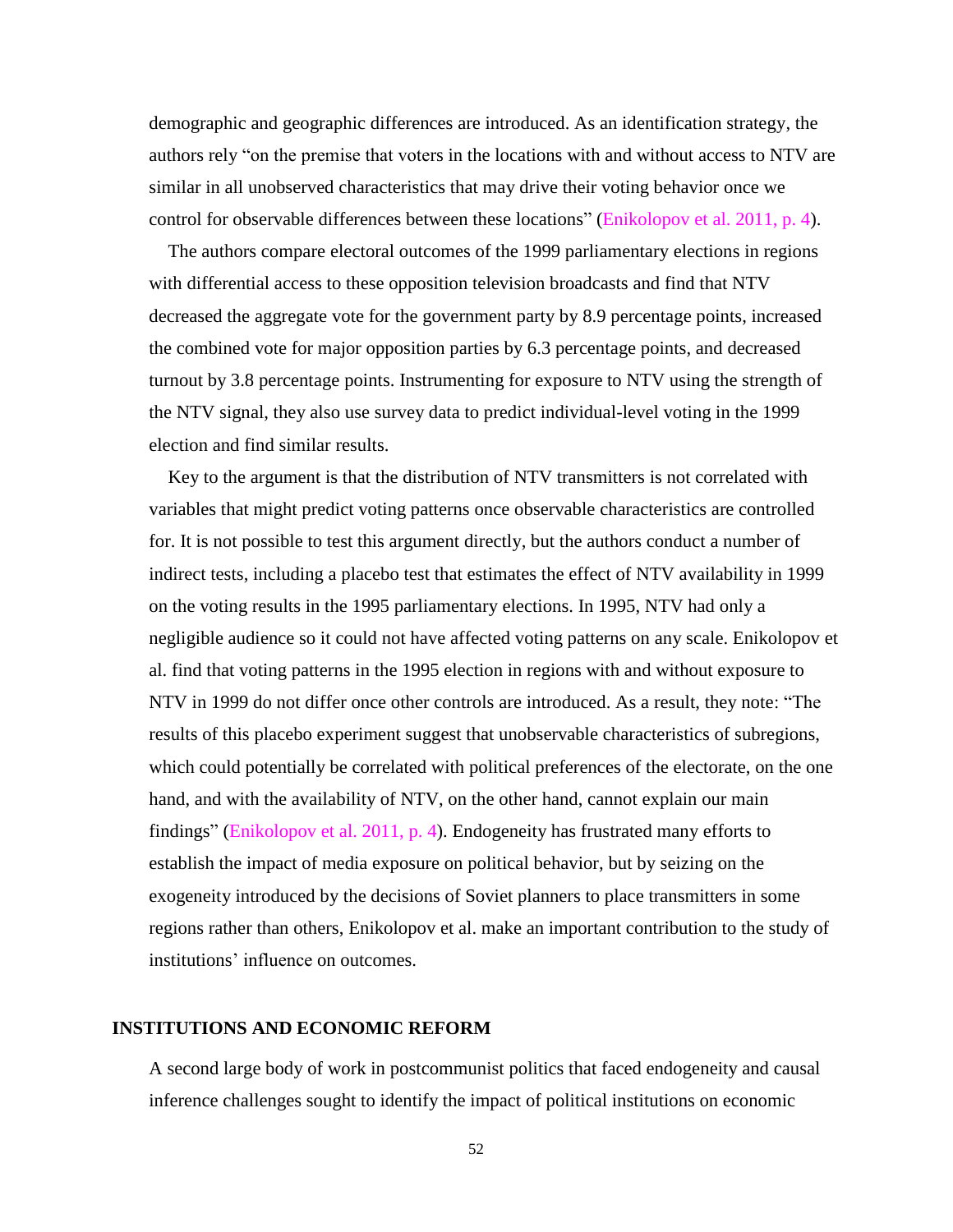reform. For example, early in the transition, most observers suggested that democracy and economic reform would work at cross-purposes. [Offe \(1991,](#page-29-1) p. 881) argued that "a market economy is set in motion only under predemocratic conditions. In order to promote it, democratic rights must be held back to allow for a healthy dose of capital accumulation." [Jowitt \(1992,](#page-28-4) pp. 302--3) noted: "In Eastern Europe the immediate political imperative is economic. Any successful response to this imperative is likely to take an authoritarian cast. Take a 'good case' for democratic capitalism, Czechoslovakia... it will take the type of liberal authoritarianism that existed in nineteenth century Europe" for reforms to succeed. [Elster \(1993\)](#page-25-5) titled a chapter with tongue in cheek: "The Necessity and Impossibility of Simultaneous Political and Economic Reform." Most prominently, [Przeworski \(1991\)](#page-29-4) argued that rapid economic reform introduced under democratic conditions was likely to undermine both democracy and economic reform, as technocratic politicians would push economic reforms only to spark a powerful populist backlash against economic liberalization. This pendulum of technocratic and populist rule might advance reforms somewhat, but would do little to build democracy. Much of this debate was informed by a version of the Latin American experience that emphasized the importance of insulated executives and the need to overcome opposition from groups hurt by economic reform in the short run.

However, a rather strong consensus emerged in the 1990s that democracy was associated with stronger economic and institutional reform in the postcommunist world. Aslund et al. [\(1996,](#page-23-1) pp. 252--55) were among the first to make this connection. The most nuanced theoretical argument on the relationship between democracy and economic reform in this period came from [Hellman \(1998\),](#page-27-1) who argued that the main impediment to economic reform was not groups losing from economic and institutional reform but groups gaining from the arbitrage opportunities between different types of reform during the transformation. His insight that the winners from partial reform were obstacles to full reform echoed earlier ideas by [McKinnon \(1991\)](#page-29-5) and [Murphy et al. \(1992\),](#page-29-6) but it also reframed the debate on the politics of economic reform in the region and remains one of the most important contributions of postcommunist studies to comparative political economy. Hellman went on to argue that democratic governments with multiple veto points were critical to preventing these short-winners from capturing the state. To make the case, he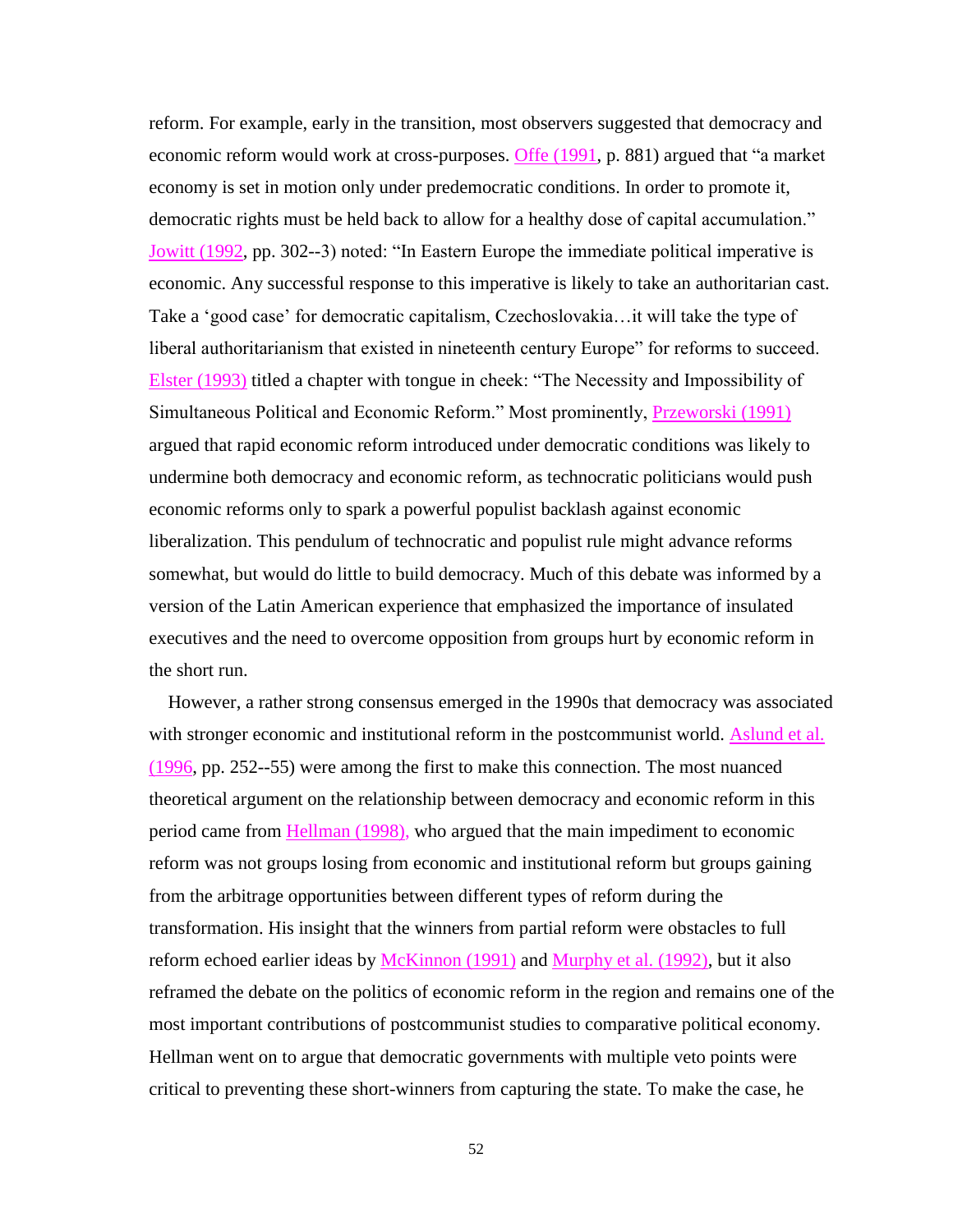used simple correlations between EBRD scores from 1994 through 1998 and democracy scores and indices of veto points. Indeed, the argument that multiple veto points are associated with more economic reform was supported in multivariate analyses using longer time-series (Frye & [Mansfield 2003;](#page-26-6) Gehlbach & [Malesky 2010\)](#page-26-7)[\*\*AU: Please check spelling of Gehlbach Gehlbach\*\*].

Yet behind the normatively pleasing argument that democracy helped promote reform in the postcommunist world lurked a problem, and by the turn of the century scholars had begun to shy away from strong claims about the relationship between the two. Indeed, over the past decade, scholars of postcommunism have become more cautious about assessing the direct impact of political institutions on outcomes due to concerns about various kinds of endogeneity. Some argue that both political institutions and economic reform outcomes are themselves driven by deeper factors, suggesting the strong possibility of omitted-variable bias (Kopstein & [Reilly 2000,](#page-28-1) Darden & [Grzymala-Busse 2006\)](#page-24-5). Others point to the possibility of reverse causality as a simple form of endogeneity: perhaps economic reform promoted democracy rather than vice versa (Heybey  $&$  [Murrell 1999;](#page-27-2) Fish 2005).

One approach to this quandary is to examine the conditional impact of democracy on reform. For example, [Frye \(2010\)](#page-26-8) argues that the impact of democracy on economic and institutional reform in the postcommunist world is conditional on the level of political polarization.<sup>1</sup> When levels of political polarization between the executive branch and the largest opposition party in the parliament are low, economic agents can take advantage of reforms by investing, confident that swings in policy are unlikely regardless of the outcome of elections. By taxing this investment, politicians can reward supporters and independents who depend on transfers for reelection and thereby push forward economic reform. But where political polarization is high in a democracy, economic agents are reluctant to invest because they fear a large swing in policy should the opposition come to power. Incumbent politicians reap less tax revenue to buy political support, and instead distort economic and institutional reforms to try to stay in office. To estimate the conditional impact of democracy on polarization, [Frye \(2010\)](#page-26-8) relied on the assumption that the sources of

 $\overline{a}$ 

<sup>&</sup>lt;sup>1</sup> Here polarization is conceived of as the policy distance between the executive and the largest opposition and is measured in terms of the seat share of the largest opposition party, taking into account its policy distance from the executive. In the long run there may be endogeneity between democracy and political polarization, but there are a number of reasons why the effects of these two factors may be separable in the short run (see [Frye 2010\)](#page-26-8).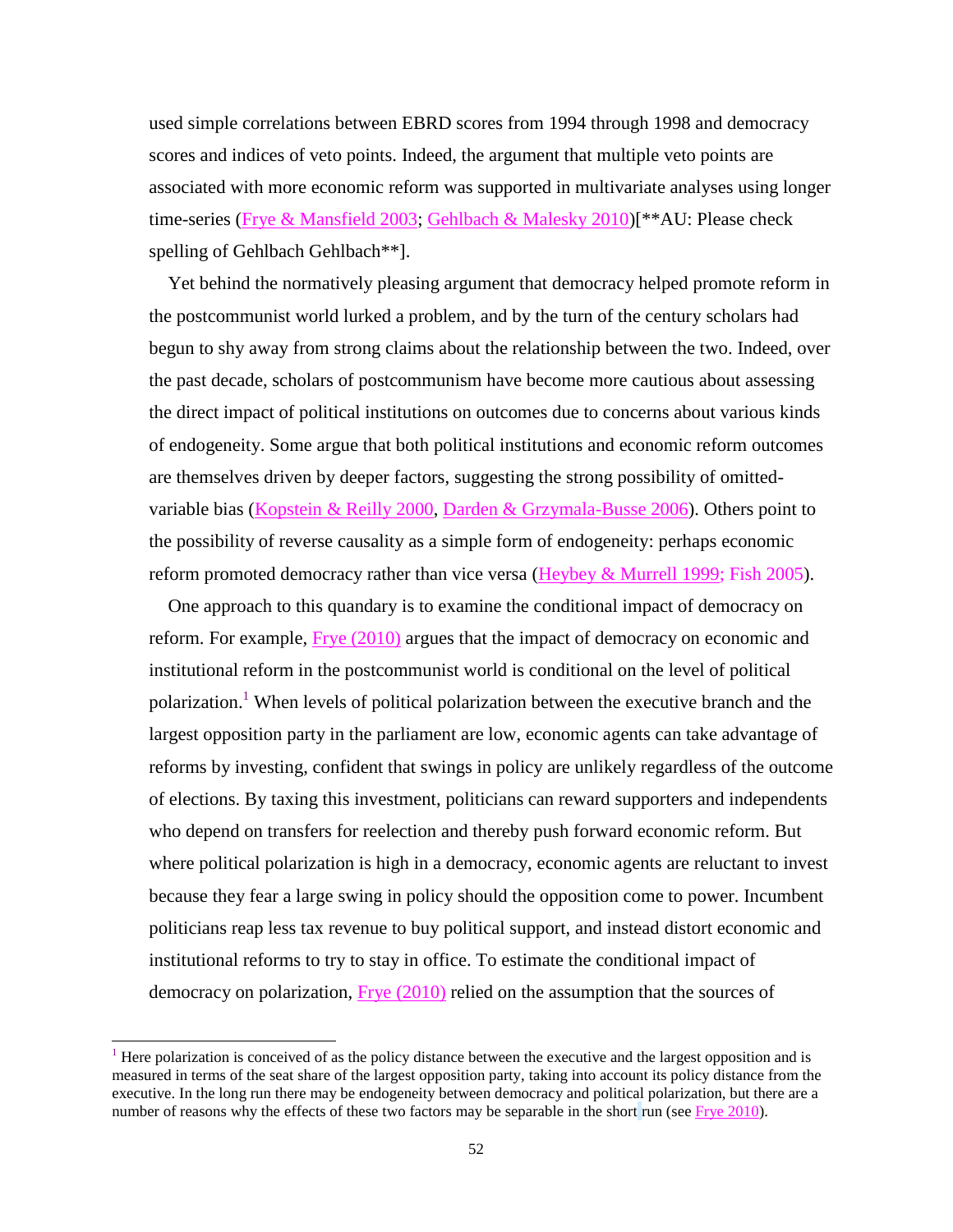endogeneity between democracy and reform (possibly leader attributes, the quality of policy, the freedom of the media, etc.) are equally present in both low- and highpolarization settings, which would allow an unbiased estimation of the difference between the impact of democracy on reform when polarization is high and when it is low.

Examining the conditional effects of institutions tells us little about their direct effects on outcomes. In addition, the assumption that the omitted variables are at work in both types of institutional environment needs to be defended on its terms. Moreover, if both the institutional variable and its cross-term are endogenous to each other, estimates will likely be biased. For example, estimating the impact of high-inequality democracies and lowinequality democracies on long-run growth may be problematic if inequality itself shapes democracy and vice versa. Yet, if done with care, estimating the conditional effects of political institutions on outcomes may help mitigate some aspects of the endogeneity problem in institutional analysis.

Other scholars have addressed this issue by examining variation in the impact of institutions within democracies. For example, [Grzymala-Busse \(2007\)](#page-27-3) adopts this strategy in her analysis of the impact of political competition on civil service reform in Eastern Europe. She rates the 11 parliamentary democracies of Eastern Europe based on the extent of "robust" political competition between ruling and opposition parties and examines the speed with which democracies with various forms of political competition conduct reform of the state apparatus. She finds that democracies with more robust political competition pursue more extensive civil service reforms than democracies with less robust political competition. By examining differences in outcomes among consolidated democracies with varying types of political competition, Grzymala-Busse controls for factors that might drive reform in both conditions.

In addition, scholars of postcommunism in recent years have made progress on the difficult project of estimating the impact of another institution---property rights---on firm behavior. In the first decade of transition, numerous studies collected data from samples of enterprises and compared the probability of restructuring among state-owned, privatized, and in some cases newly created firms. For example, [Frydman et al. \(1999\)](#page-25-6) used survey data from ~200 privatized Czech, Hungarian, and Polish firms from 1990 to 1993. But these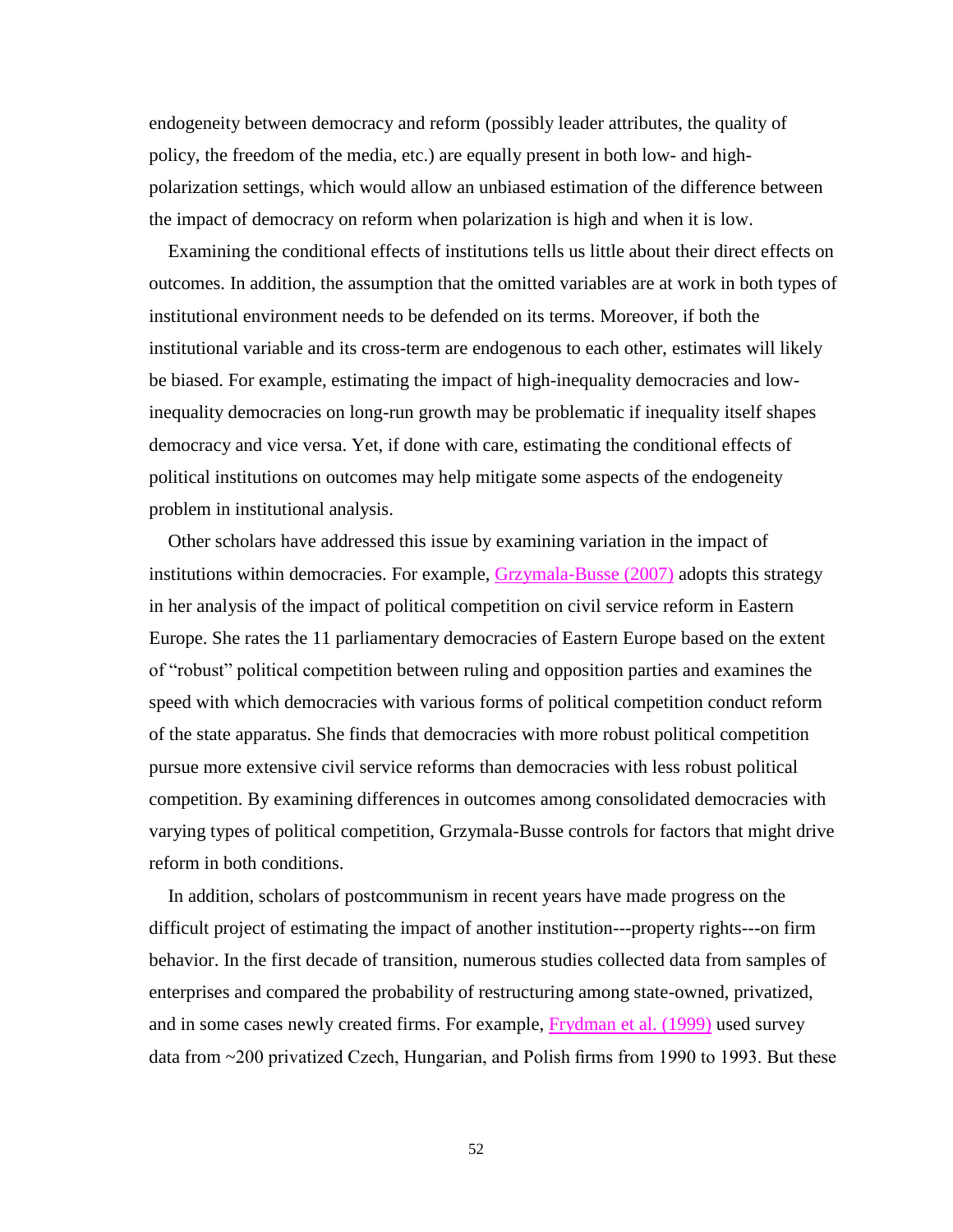studies commonly suffered from relatively small samples and the difficulty of making causal claims based on cross-sectional data [\(Kramer 1983\)](#page-28-2).

Moreover, many worried that firms selected for privatization may have differed from state-owned firms in ways that affected postprivatization firm behavior. [Djankov &](#page-24-6) Murrell  $(2002)$  provide an extensive overview of  $>100$  studies of the impact of privatization on enterprise restructuring in the postcommunist region and note (p. 743) that "these problems [of selection bias] have been thoroughly recognized in the literature, but solutions are not always easy to obtain." [\*\*AU: Is the phrase "of selection bias" your insertion? If so, use square brackets rather than parentheses.\*\*] Of the 100 studies in their statistical analysis, "only 53% of the estimates of restructuring employ methods that might serve to counter selection bias." [\*\*AU: cf. previous sentence: is it 100 studies or is it more? Their statistical analysis uses 100.\*\*]

Yet, through a herculean data-collection effort and the use of program evaluation techniques originally developed for the study of labor markets, [Brown et al. \(2006\)](#page-24-7) go a long way toward alleviating concerns about selection bias prior to privatization. [\*\*AU: ok"Minimizing" concerns can mean failing to take them seriously.\*\*] They collected "near census" data on almost all manufacturing firms in Russia, Ukraine, Hungary, and Romania from 1985 to 2002. For Russia alone this meant tracking >15,000 firms per year for 18 years as they underwent changes in property type or not. By having a sufficiently long panel of firm performance pre- and postprivatization, Brown et al. are able to compare the performance of firms in similar sectors but with different types of ownership and to take into account firm-specific trends in performance. To identify the privatization effect, they borrow from the Heckman-Holtz program evaluation model, which "measures selection bias under an estimator as the difference in the dependent variable prior to treatment between the treated and comparison groups" with privatization as the treatment. [Brown et al. \(2006,](#page-24-7) pp. 73--74) note that "the identifying assumption is that the data-generating process for ownership is independent of productivity once all the other variables, including the fixed effects and firm-specific time trends, are taken into account." They find that despite the often chaotic nature of privatization in the postcommunist world, governments chose to privatize better-performing firms first in each country in the sample, suggesting the presence of a strong selection bias in cross-sectional studies of privatization effects. Taking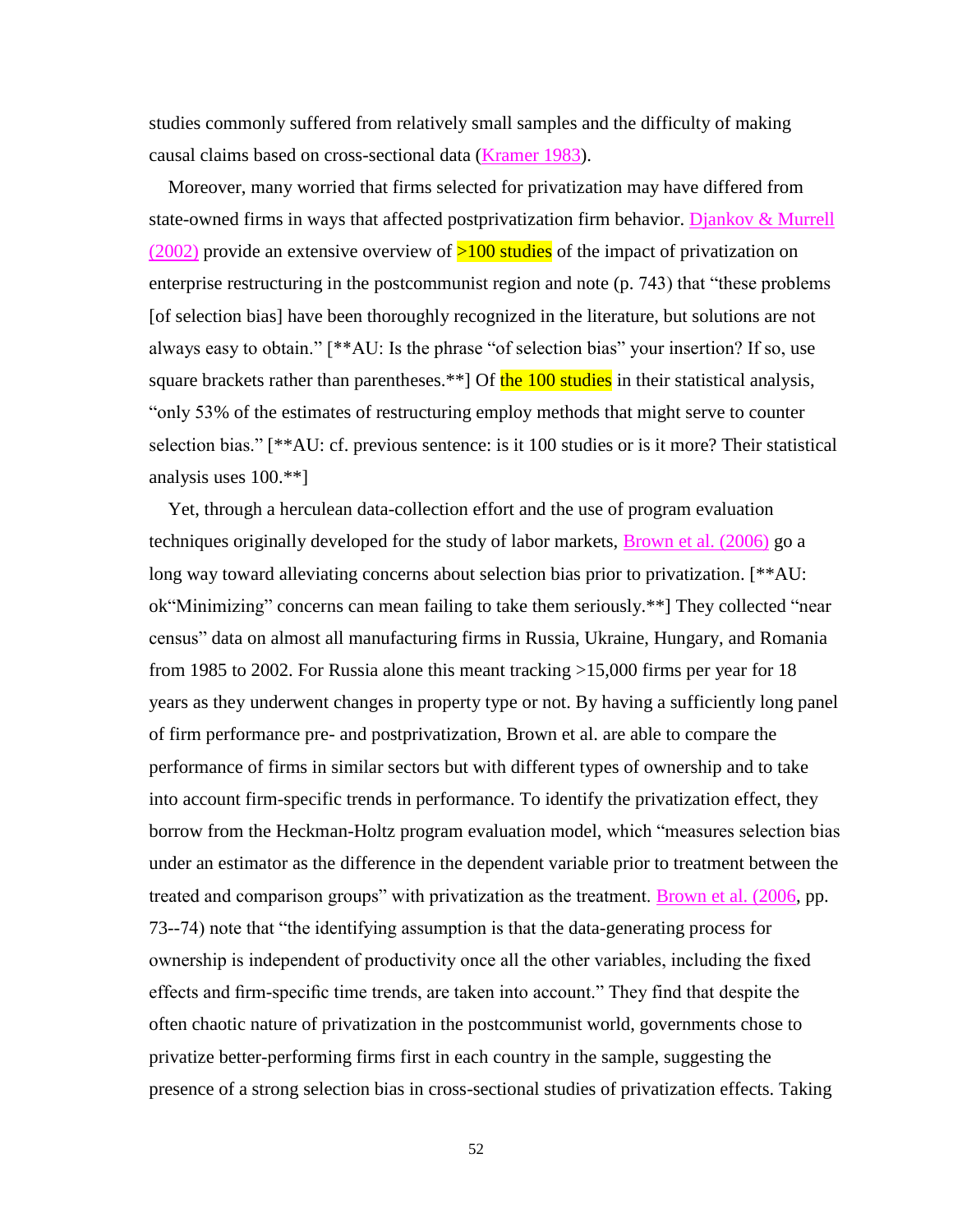into account selection biases, privatization effects are large and vary dramatically across countries. Multifactor productivity increased in firms privatized to domestic owners by  $>15\%$  in Romania,  $>5\%$  in Hungary, and  $\sim$ 2% in Ukraine; they declined by  $\sim$ 4% in Russia. Moreover, in each country, firms privatized to foreign owners saw greater productivity increases than firms privatized to domestic owners or firms kept in state hands.

Brown et al.'s (2009) study of privatization effectiveness across Russia's 80-plus regions brought this approach directly into political science. They estimate a region-specific privatization effect on firm productivity using a two-step procedure. In the first stage, they regressed output on firm-specific and industry-specific variables to obtain an estimate of the effect of privatization to a domestic owner on firm productivity. In the second stage, they estimated the regional effect of privatization on productivity and regional characteristics. Brown et al. argue that the size of the regional bureaucracy in Russia is exogenous from privatization effects as the reasons Soviet-era planners chose to staff their bureaucracies likely had to do with privatization effectiveness after 1989. They demonstrate that the number of bureaucrats per capita in each region in Russia has changed little since the Soviet period and find that privatization effectiveness is higher in regions with larger bureaucracies. Indeed, a one-standard-deviation increase [\*\*AU: OKOK?\*\*] in the size of the regional bureaucracy is associated with about a nine-percentage-point increase in the effect of privatization on firm productivity. This finding is surprising given the common view that state bureaucrats are a primary obstacle to economic reform in Russia ( $\frac{Frye & \& }{Frye & \& }$ [Shleifer 1997,](#page-26-9) Shleifer & [Treisman 2000\)](#page-30-4). The means by which larger bureaucracies produce this effect is not clear from the Brown et al. analysis, but they offer a promising approach to mitigate problems of causal inference that plagued previous studies.

Finally, many scholars have argued that the European Union has been central to economic and institutional reform in the region, but here the endogeneity issues are difficult to entangle (Mattli & [Plomper 2002\)](#page-29-7). Clearly the "pull" of possible membership in the EU accelerated reform in some potential member states, but the "push" of economic and institutional reforms for reasons that had little to do with EU accession also made these same countries more attractive to existing EU members. Identifying the relative impact of these push and pull factors is complicated given their mutually reinforcing nature. As a result, it is not surprising that scholars give varying weights to the role of the EU in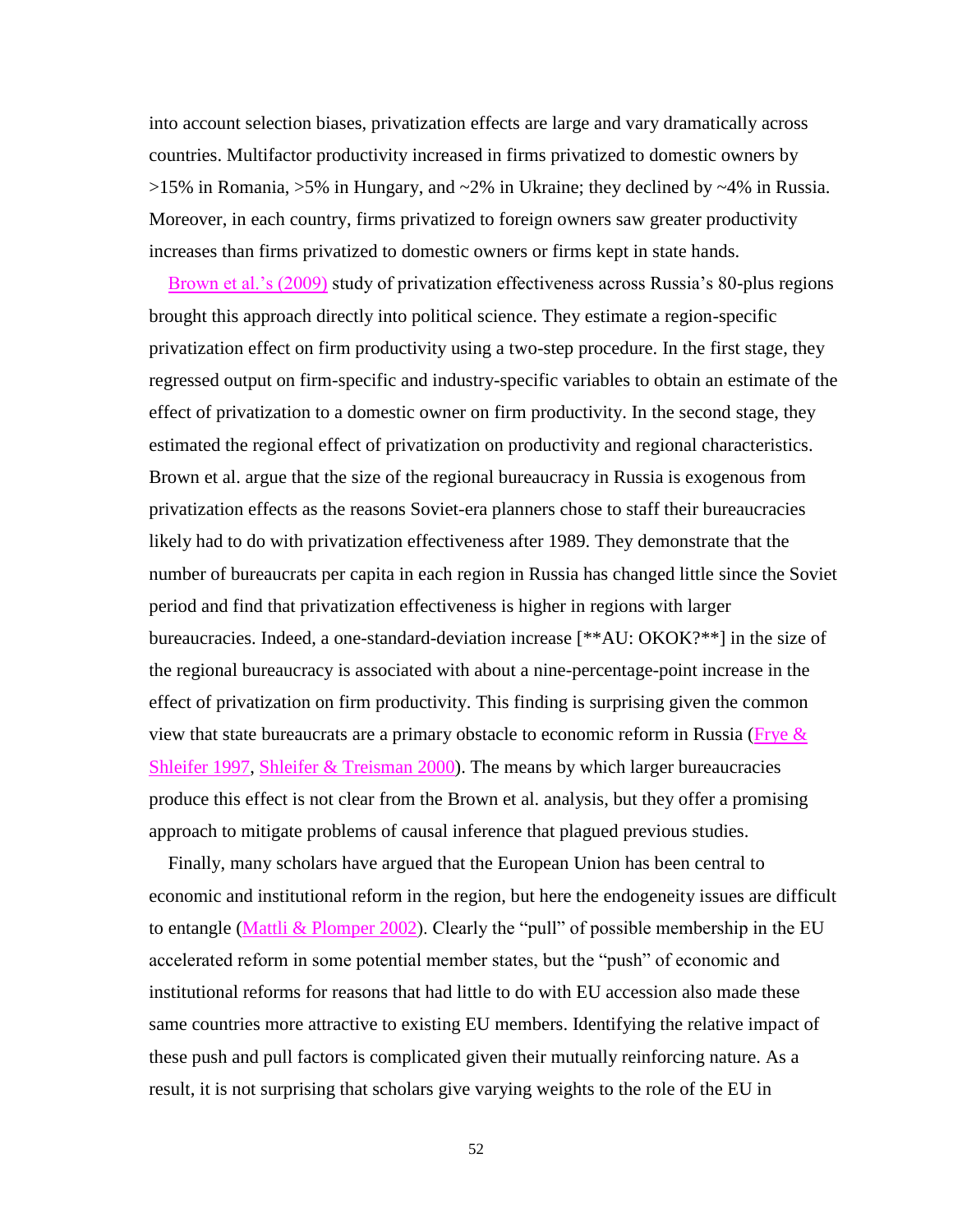promoting economic and institutional reform. [Roland \(2000\)](#page-30-5) offers strong theoretical grounds for the importance of the EU in promoting economic reform in Eastern Europe. [Schimmelfennig \(2001\)](#page-30-6) argues that the shared norms and values of advanced accession states and pro-accession EU members promoted reform by "rhetorically trapping" opponents of expansion with the EU. [Vachudova \(2005\)](#page-31-2) breaks the EU accession process into two stages and argues that the EU exercised only passive leverage in the preapplication phase of accession, but was decisive in the accession phase when it exercised active leverage through conditionality. Darden & [Grzymala-Busse \(2006,](#page-24-5) p. 88, fn. 25) are more skeptical. They note that the possibility of EU membership did not arise until after 1995, when many future members of the EU had already conducted extensive economic and institutional reforms. [Grzymala-Busse \(2007,](#page-27-3) pp. 23--24) finds that despite similar pressure from the EU, the accession states from the former Eastern Bloc chose very different strategies to reform their states.

In a series of well-designed studies, Mattli & [Plomper \(2002,](#page-29-7) [2004\)](#page-29-8) use instrumentalvariable and split-sample techniques to examine the impact of the EU on reform. They instrument for EU accession and find that political institutions and EU accession both promote economic reform in the region, with the latter accounting for ~40% of the variance in market reforms. They then split the sample into early appliers and late appliers and find that early appliers experienced faster rates of reform than late appliers, particularly after the EU announced that only early appliers would enter the EU in the next wave of accession. Taken together, these tests help to isolate the impact of the incentives to join the EU relative to other factors. [Plomper et al. \(2005\)](#page-29-9) extend the argument by modeling enlargement as a two-stage process of application and then enlargement. Using a selection model, they find that uncontested reforms in countries applying to the EU provide a credible signal to EU member states that anti-EU sentiment has been marginalized and thereby increase the likelihood of a successful application.

## **INSTITUTIONS AND POLITICAL OUTCOMES**

Finally, scholars of postcommunism have examined the impact of institutions on political liberalization. Two bodies of research are especially prominent. The first examines the impact of institutional legacies of communist and precommunist political institutions on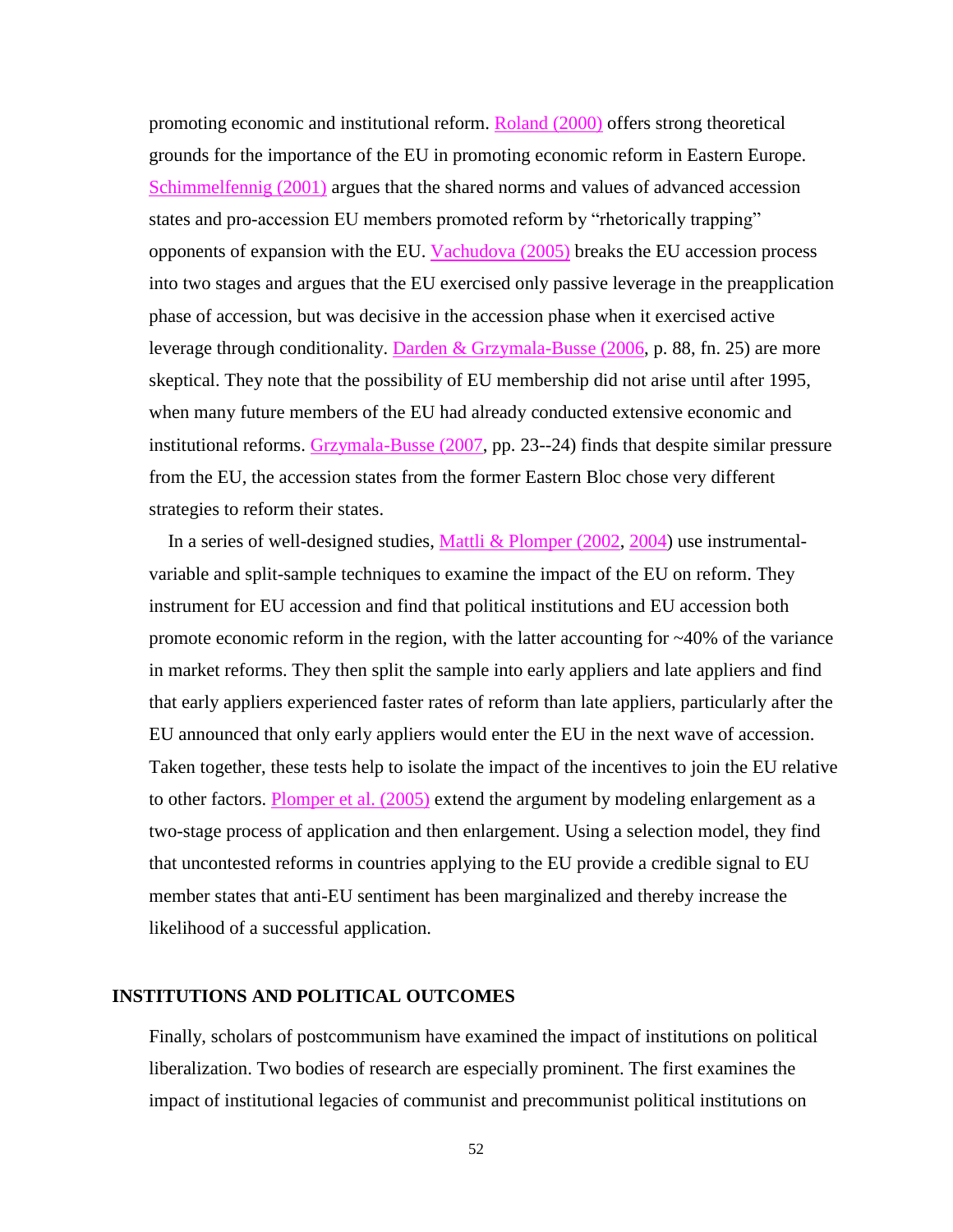liberalization in the wake of the collapse of communism. [Bunce \(1999\)](#page-24-8) argues that the impact of political liberalization in Soviet-style regimes depends on the nature of federalism. Political liberalization in federal states of the Soviet Union, Czechoslovakia, and Yugoslavia contributed to their collapse, but the same reforms introduced in unitary states did not. In a well-designed study of representation in postcommunist Poland, Hungary, Bulgaria, and the Czech Republic, [Kitschelt et al. \(1999\)](#page-28-3) argue that institutional legacies of state building in the interwar years map onto the ability of parties to represent societal interests after the fall of communism. [Pop-Eleches \(2007\)](#page-29-10) finds that the legacies of precommunist and communist-era institutions are associated with different aspects of democracy in the postcommunist region.

In an influential article, Darden & [Grzymala-Busse \(2006\)](#page-24-5) argue that existing structural explanations for variations in the extent of exit of communist parties in the first free elections after 1989 either lack convincing micro-foundations or lack empirical validity. Instead, they argue that the timing and content of mass education fostered the creation of national identities that proved remarkably resilient over time and generated conditions for anticommunist sentiment in the postcommunist era. More specifically, countries in which national education was introduced prior to communism and was infused with nationalist content saw the former communist parties win far fewer seats in the first free election after 1989. Darden & Grzymala-Busse argue that mass education in these countries created national identities that fostered shared understandings of what constituted legitimate rule and that these understandings rejected communist party rule as promoted by the Soviet Union as alien and unacceptable. Given the opportunity to express their preferences openly in the first elections after 1989, publics in these countries voted for noncommunist parties in far larger shares than did their compatriots in other countries in the region. This argument has the distinct advantage that it identifies a mechanism---national educational systems---by which the institutional legacy was transmitted through time. This work and other legacybased arguments from the postcommunist region have added to the large literature on the impact of institutional legacies on economic and political outcomes currently undergoing a revival in political science and economics (e.g., Engerman & [Sokoloff 2002,](#page-25-7) [Banerjee &](#page-23-2) [Iyer 2005,](#page-23-2) [Grosfeld et al. 2011\)](#page-27-4).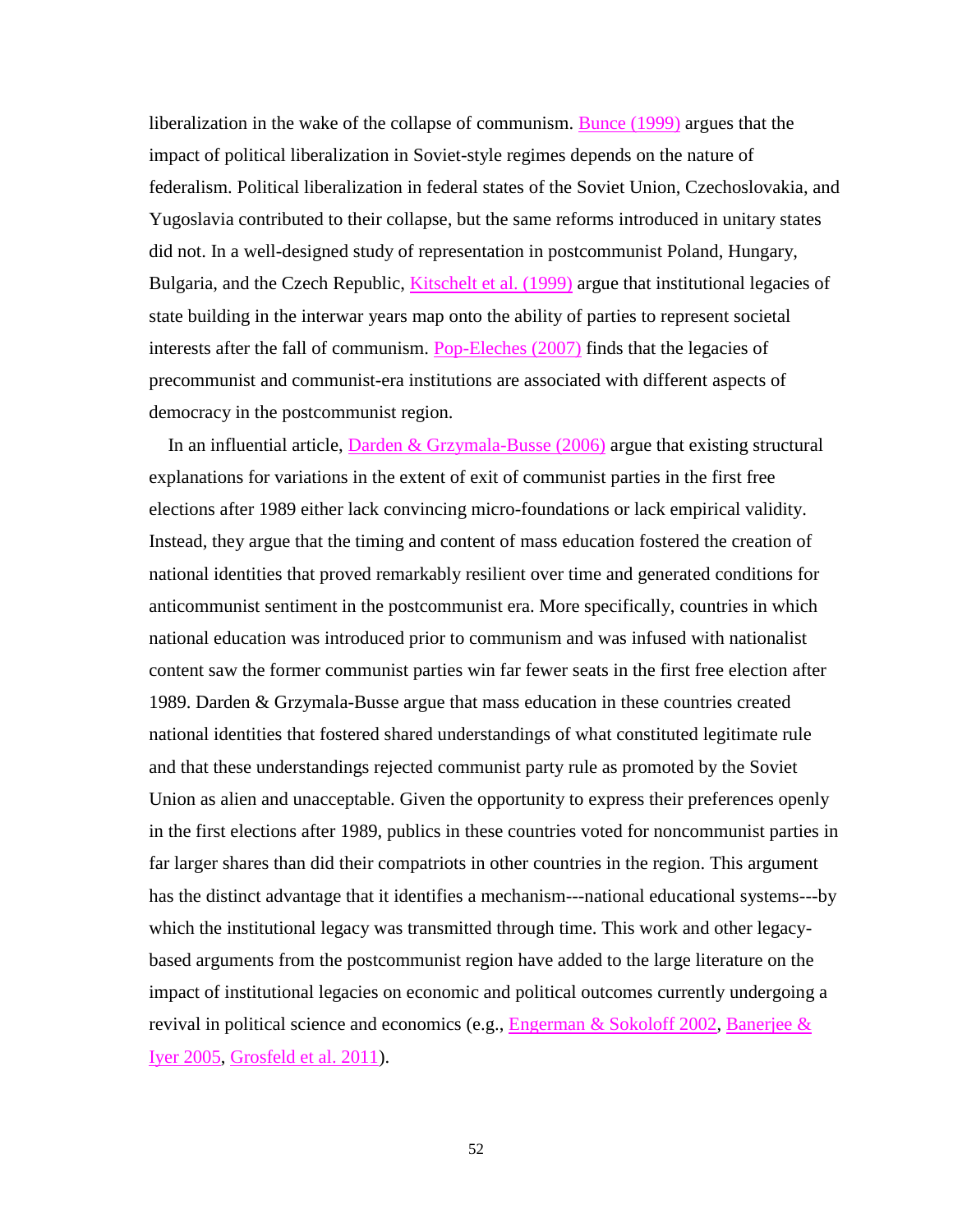A second family of research explores the impact of elections on political liberalization in autocratic regimes, particularly in light of the "colored revolutions" in Eurasia and Eastern Europe. Some scholars of authoritarianism argue that elections reduce the prospects for political liberalization by dividing oppositions and demonstrating incumbent strength [\(Lust-](#page-28-5)[Okar 2005,](#page-28-5) [Magaloni 2006,](#page-28-6) [Brownlee 2007\)](#page-24-9), while others argue that elections under autocratic rule promote liberalization by providing incentives for the opposition to unify during the campaign or by sparking mobilization after a seriously flawed election (Lindberg) [2006,](#page-28-7) [2009;](#page-28-8) Bunce & [Wolchik 2006a](#page-24-10)[,b\)](#page-24-11).

In "Elections, Information, and Political Change," Pop-Eleches & [Robertson \(2011\)](#page-29-11) make two useful moves that improve causal inference about the relationship between elections and political change. First, they note that because elections may make both liberalization and deliberalization more likely, using simple binary or linear dependent variables that can only capture unidimensional change is problematic. They adopt a common theoretical framework to examine both liberalization and deliberalization and use a multinomial estimation to predict the impact of elections on liberalization, deliberalization, or no change from the status quo.

In addition, they observe that "in thinking about the relationship between different kinds of elections and liberalization, we also need to pay attention to the fact that the existence, timing and type of elections depend on some of the same factors that drive liberalization. In other words, elections are to a certain extent endogenous to factors that might themselves be causes of (de)liberalization, such as structural conditions and the prior level of political rights" [\(Pop-Eleches & Robertson 2011,](#page-29-11) p. 5). [\*\*AU: Please provide page number of quotation\*\*]

To address this problem, Pop-Eleches & Robertson instrument for elections with the scheduled date of elections in electoral laws. The notion is that the scheduled date of elections should be correlated with whether elections are actually held, but should not be correlated with changes in the level of democracy, and the electoral calendar should only influence the probability of political change via the holding of elections. They find support for the argument in a global sample of elections from 1992 through 2007, noting that "while liberalizations and deliberalizations are fairly rare occurrences even in elections years, [\*\*AU: Was it "election years" NO PARENTHESES in original?\*\*] liberalizations are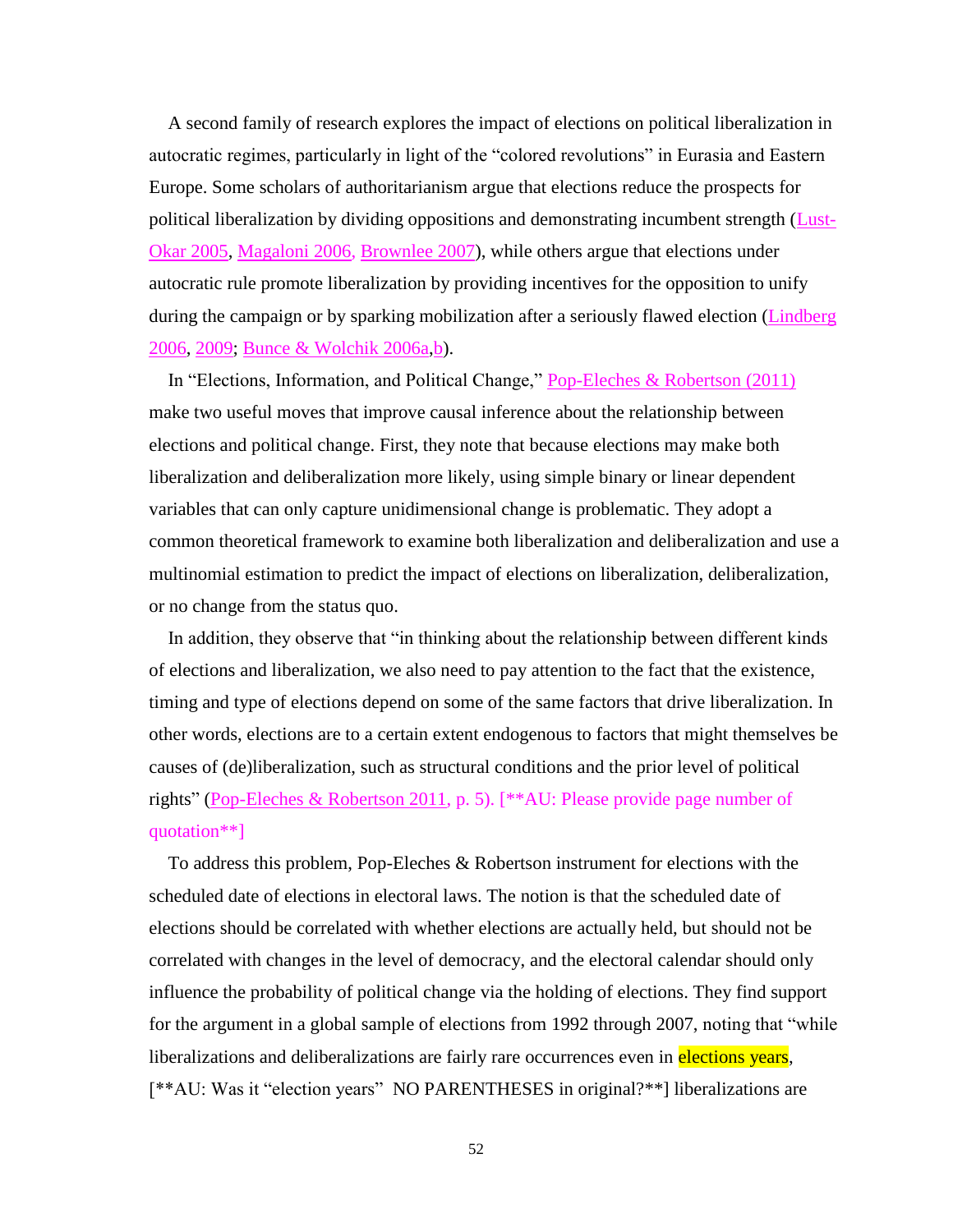four times more likely and deliberalizations are more than twice as likely in election years" [\(Pop-Eleches & Robertson 2011,](#page-29-11) p. 22 ). [\*\*AU: Please provide page number of quotation\*\*]

They take the argument further by identifying the extent to which elections produce new information as a key mechanism by which elections lead to political liberalization or retrenchment. They argue that elections that produce no new information about the relative strengths of incumbents and oppositions (e.g., completely fair elections or completely sham elections) are unlikely to produce any political change, whereas seriously flawed or somewhat flawed elections are especially likely to produce liberalization or deliberalization. This prediction contrasts with the more common claim that the quality of elections is related to the prospects for liberalization in a linear fashion (Hadenius & Teorrell 2009). [\*\*AU: spelled Teorell Teorellin Literature Cited; which is right?\*\*] To make their case, Pop-Eleches & Robertson instrument for the quality of current elections using lagged values of the quality of past elections (sham, seriously flawed, somewhat flawed, or clean). They find strong support for this argument as well. Finally, to support their case at the micro level, they rely on survey analysis from a recent case of political change in Moldova.

One can always quibble about case coding, model specification, and the appropriateness of using lagged values of endogenous regressors as instruments, but the care with which Pop-Eleches & Robertson address issues of causal inference between institutions and outcomes that previous literature had neglected is to be commended. If previously scholars failed to address directly the endogeneity of elections and political liberalization, [Pop-](#page-29-11)Eleches & Robertson  $(2011)$  make this challenge central to their analysis. Their work helps to push forward our understanding of the role of elections in promoting political change under autocratic rule.

#### **OTHER AREAS OF RESEARCH ON INSTITUTIONS IN THE REGION**

These works hardly exhaust the possibilities of postcommunism for improving our understanding of the role of institutions in political and economic life. Fortunately, the region is rich in topics of interest to political science. The past two decades have seen a resurgence in studies of federalism, and scholars of Russia's more than 80 regions have played an integral role in this debate [\(Treisman 1999,](#page-31-0) [Woodruff 2000,](#page-31-3) [Stoner-Weiss 2006\)](#page-30-7).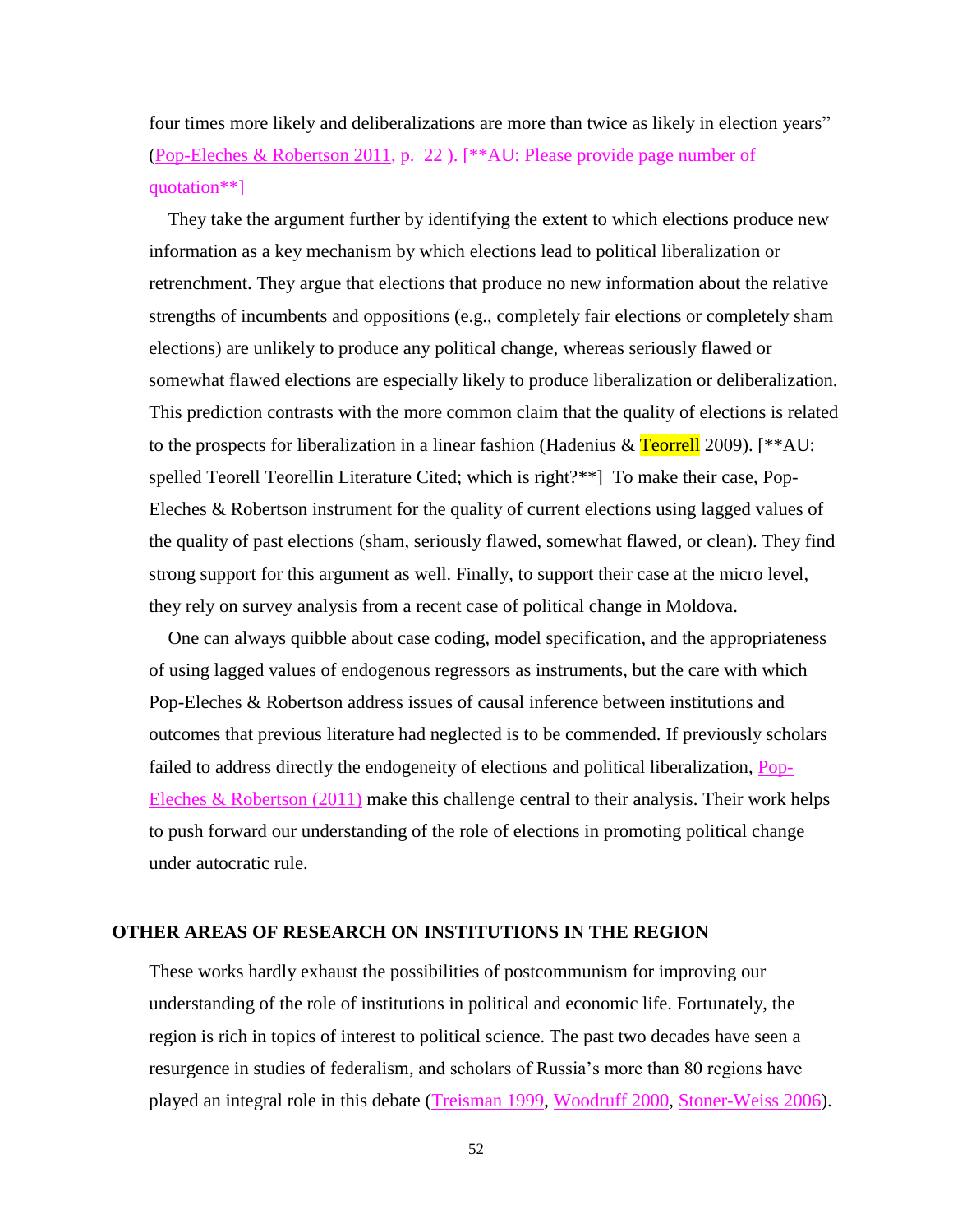Treisman"s work on federalism is a good example of taking advantage of the transition to contribute to broader debates in the field. In *After the Deluge* [\(1999\)](#page-31-0), Treisman developed a bargaining model of center--regional relations and examined the political and economic determinants of fiscal transfers in the early years of Russia"s transition. Then, in *The Architecture of Government* (2007), he built on his previous work and offered a pointed critique of the assumptions of many formal theories of federalism that have been applied in empirical work in diverse settings.

In addition, corruption, rule of law, and violence have been of increasing concern to political scientists, and scholars of postcommunism have contributed to these debates as well. [\*\*AU: These three topics are part of a single debate? No. \*\*] Studies of private protection rackets [\(Hendley et al. 2000,](#page-27-5) [Frye 2002,](#page-26-10) Frye & [Zhuravskaya 2000,](#page-26-11) [Volkov](#page-31-4)  [2002,](#page-31-4) [Varese 2002\)](#page-31-5), corporate governance (Goriaev & [Sonin 2011\)](#page-26-12), vote fraud [\(Myagkov et](#page-29-12)  [al. 2009\)](#page-29-12), and state building [\(O"Dwyer 2006,](#page-29-13) [Ganev 2007\)](#page-26-13) remain prominent areas of interest. The region has also produced impressive studies of comparative autocracy [\(Radnitz](#page-30-8)  [2010,](#page-30-8) Reuter & [Robertson 2011\)](#page-30-9), [\*\*AU: Lit Cited has Reuter & Robertson Reuter and Robertson instead; which is right?\*\*] the impact of natural resource wealth [\(Fish 2005,](#page-25-1) [Egorov et al. 2009,](#page-25-8) [Jones-Luong &](#page-28-9) Weinthal 2010), electoral rules [\(Benoit 2007\)](#page-23-3), informal institutions [\(Allina-Pisano 2008\)](#page-23-4), and political parties [\(Grzymala-Busse 2002,](#page-27-6) [Hale 2006\)](#page-27-7).

This review has focused on the impact of institutions on individual attitudes, economic reform, and political outcomes, but other large literatures have also made important contributions to postcommunism research and to political science more generally. For example, studies of nationalism have been especially fertile ground. To cite just a few, [Beissinger \(2002\),](#page-23-5) [Darden \(2011\)](#page-24-0) and [Laitin 1998](#page-28-10) have each contributed beautifully designed works that speak to general audiences in the social sciences. Each work has a nested research design that mixes quantitative and qualitative analyses with clever ways to tease out causal relations. In addition, research on collective action (Ekiert & [Kubik 1999,](#page-25-9) [Javeline 2003,](#page-27-8) [Robertson 2011\)](#page-30-10), identity [\(Herrera 2005\)](#page-27-9), parliamentary politics [\(Remington](#page-30-11)   $2001$ ), and civil war [\(Lyall 2010\)](#page-28-11) has also brought insights from postcommunism studies into broader debates.

In general, research over the past 20 years from the postcommunist field has revealed a number of unexpected benefits that make the study of the region especially promising.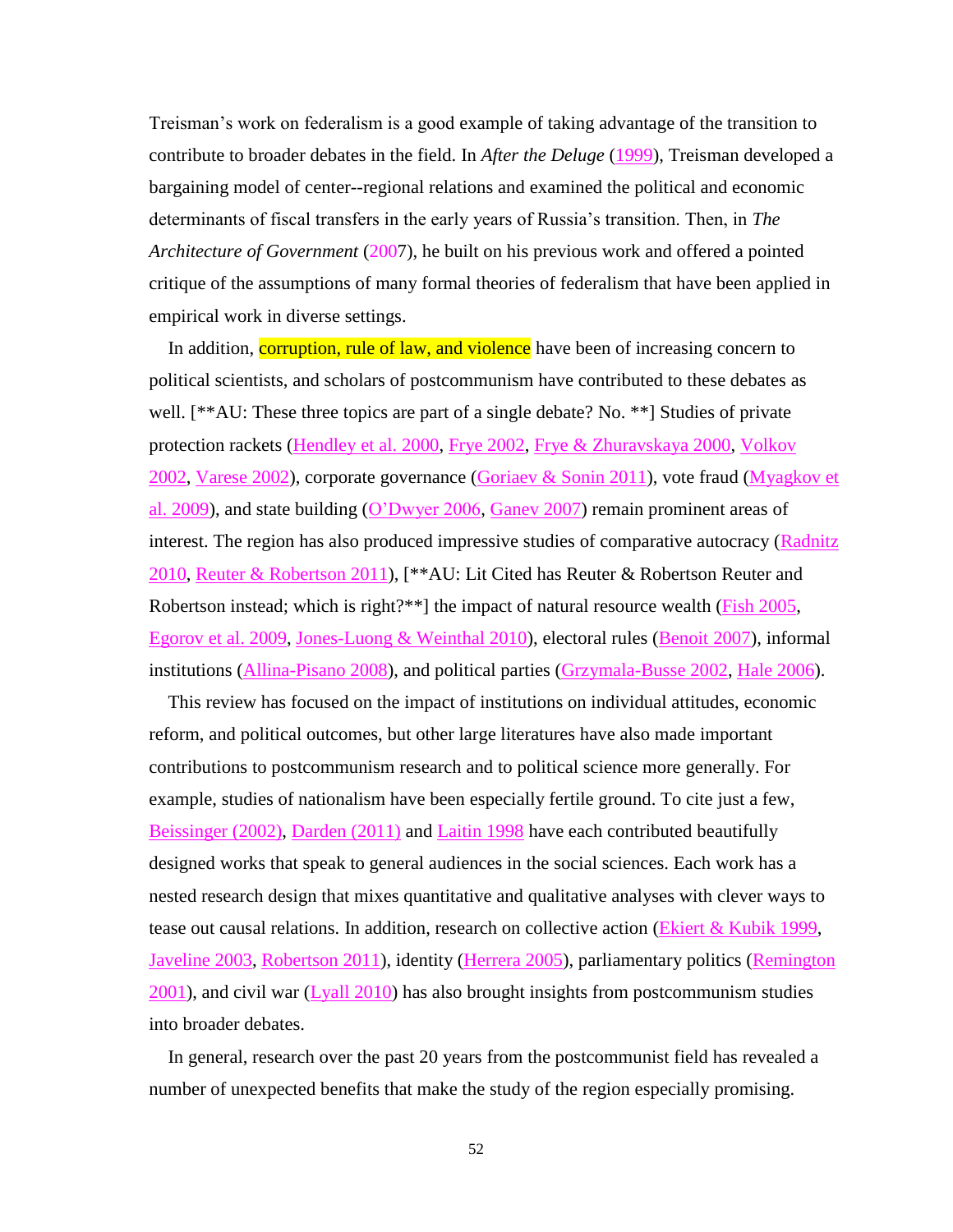Although complaints about the quality of data are ever present, scholars of postcommunism are likely better off than scholars of many regions. For example, they have benefited from the data collection of the **EBRD**. For all their warts, the EBRD Transition Indicators offer a means of comparing progress in institutional and economic reform across a broad range of countries over the past 20 years (but see Campos  $& Horvath\ 2007$ ). The Business Environment and Economic Performance Survey (BEEPS), which surveyed >100 firms in >20 postcommunist countries in 1999, 2002, 2005, and 2008, has been a valuable resource for scholars interested in the political economy of reform (e.g., [Hellman et al. 2003,](#page-27-10) [Gehlbach 2008\)](#page-26-14). [\*\*AU: Spelling? Gehlbach\*\*] More recently, the Life in Transition Survey (LiTS) has offered a rich source of data on the employment history, attitudes, and material position of citizens in 28 postcommunist countries [\(EBRD 2007\)](#page-25-10). In addition, the field has benefited from support from the U.S. government through funding of Title VI programs for language training and area studies. Unfortunately, recent cuts by Congress threaten to gut these programs, which have historically been quite important to the field [\(Engerman 2009\)](#page-25-11).

The field has benefited tremendously from the contributions of scholars from the postcommunist region, many of whom (but far from all) were trained outside the region. Many important works have involved collaborations between scholars from within and without the region. In addition, academic centers, such as CASE (Center for Social and Economic Research) in Poland, [\*\*AU: What does CASE stand for? (OK not to spell out if the spelled-out form is never used)\*\*] Central European University in Hungary, the Bank of Finland Institute of Economies in Transition (BOFIT) in Helsinki, and the Center for Economic and Financial Research (CEFIR) and the Higher School of Economics in Moscow, have become regular stops for political scientists and economists on the broader speaking circuit.

Studies of postcommunism have also richly profited from scholars who brought their prior expertise to the study of the region. Occasionally derided as "parachutists" early in the transition, their work has helped raise the level of theoretical and empirical sophistication in the field. Certainly, the field would be less intellectually lively without them.<sup>2</sup>

 $\overline{a}$ 

<sup>&</sup>lt;sup>2</sup> These scholars include, among others, (Linz & Stepan 1996), [\*\*AU: OK They are named in this order in Lit Cited section\*\*] [Holmes \(1996\),](#page-27-11) Shleifer (Shleifer & [Vishny 1998\),](#page-30-12) [Laitin \(1998\),](#page-28-10) [Gibson \(1996\),](#page-26-4) Jackson [\(Jackson et al.](#page-27-12)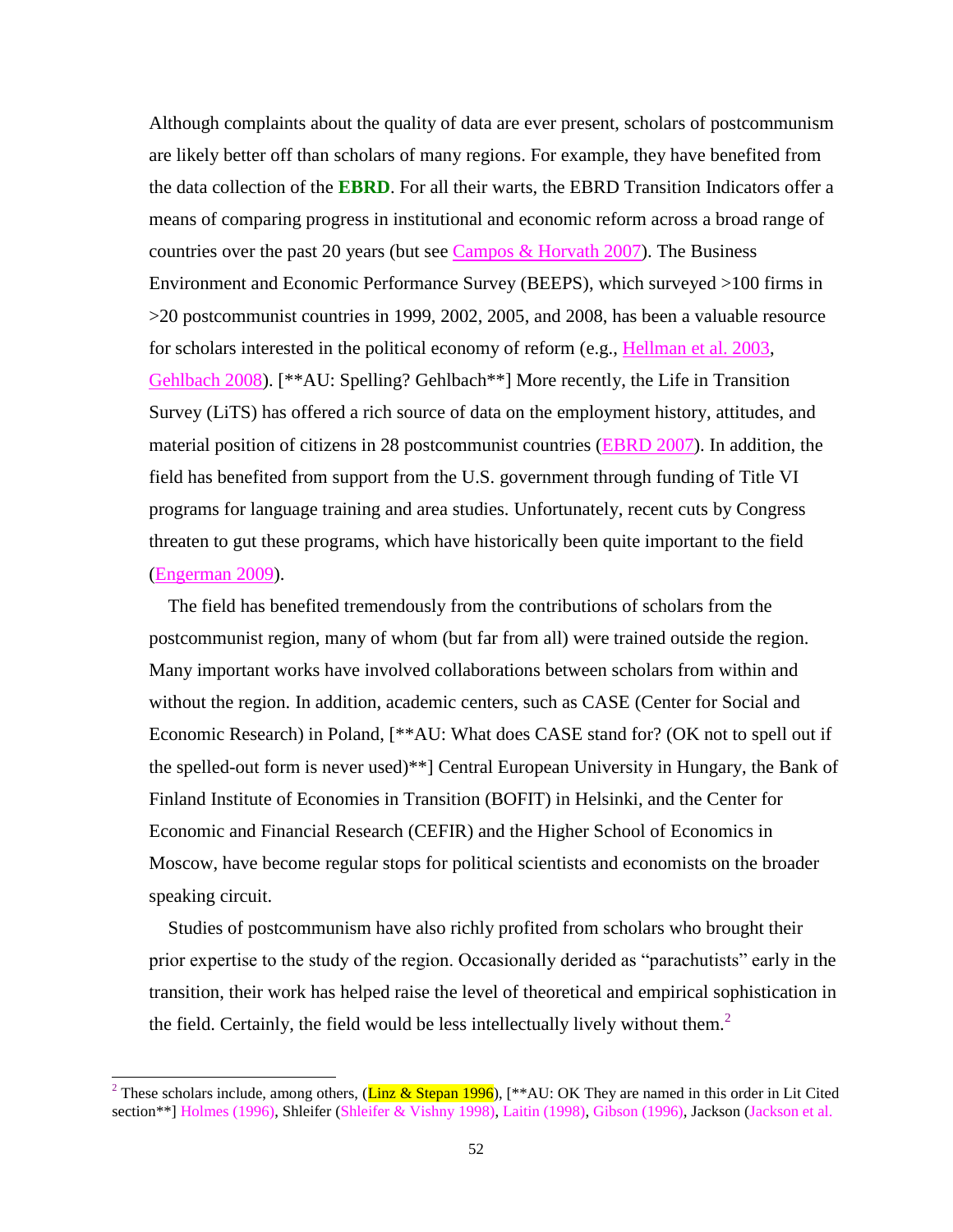#### **CONCLUSION**

Wrestling with basic problems of causal inference between institutions and outcomes has been a central focus of political science in the last decade, and in the study of postcommunism, as elsewhere in the discipline, scholars have begun to make some headway on this issue. Their efforts have not only advanced important debates about postcommunism, but, in many cases, also addressed long-standing concerns in political science.

#### **DISCLOSURE STATEMENT**

**[\*\*AU: Please insert your Disclosure of Potential Bias statement, covering all authors, here. If you have nothing to disclose, please confirm that the statement below may be published in your review. Fill out and return the forms sent with your galleys, as manuscripts CANNOT be sent for pageproof layout until these forms are received.\*\*]**

The author is not aware of any affiliations, memberships, funding, or financial holdings that might be perceived as affecting the objectivity of this review. OK

#### **LITERATURE CITED**

 $\overline{a}$ 

- <span id="page-23-0"></span>Acemoglu D, Johnson S, Robinson J. 2001. The colonial origins of comparative development: an empirical investigation. *Am. Econ. Rev.* 91:1369--401
- <span id="page-23-4"></span>Allina-Pisano J. 2008. *The Post-Soviet Potemkin Village: Politics and Property Rights in the Black Earth*. [\*\*AU: Cambridge\*\*] Cambridge Univ. Press
- <span id="page-23-1"></span>Aslund A, Boone P, Johnson S, Fischer S, Ickes BW. 1996. How to stabilize: lessons from postcommunist countries. *Brookings Pap. Econ. Activity* 1:217--311
- <span id="page-23-2"></span>Banerjee A, Iyer L. 2005. History, institutions, and economic performance: the legacy of colonial land tenure systems in India. *Am. Econ. Rev.* 95(4):1190--213
- <span id="page-23-5"></span>Beissinger M. 2002. *Nationalist Mobilization and the Collapse of the Soviet State*. Cambridge, UK: Cambridge Univ. Press
- <span id="page-23-3"></span>Benoit K. 2007. Explaining the origins and change of electoral institutions. *Annu. Rev. Polit. Sci.*  $(10):363-90$

<sup>2005),</sup> [Sachs \(1993\),](#page-30-13) (Hoff & Stiglitz 2004) [\*\*Hoff and StiglitzAU: They are named in this order in Lit Cited section\*\*] and [Geddes \(1995\).](#page-26-0)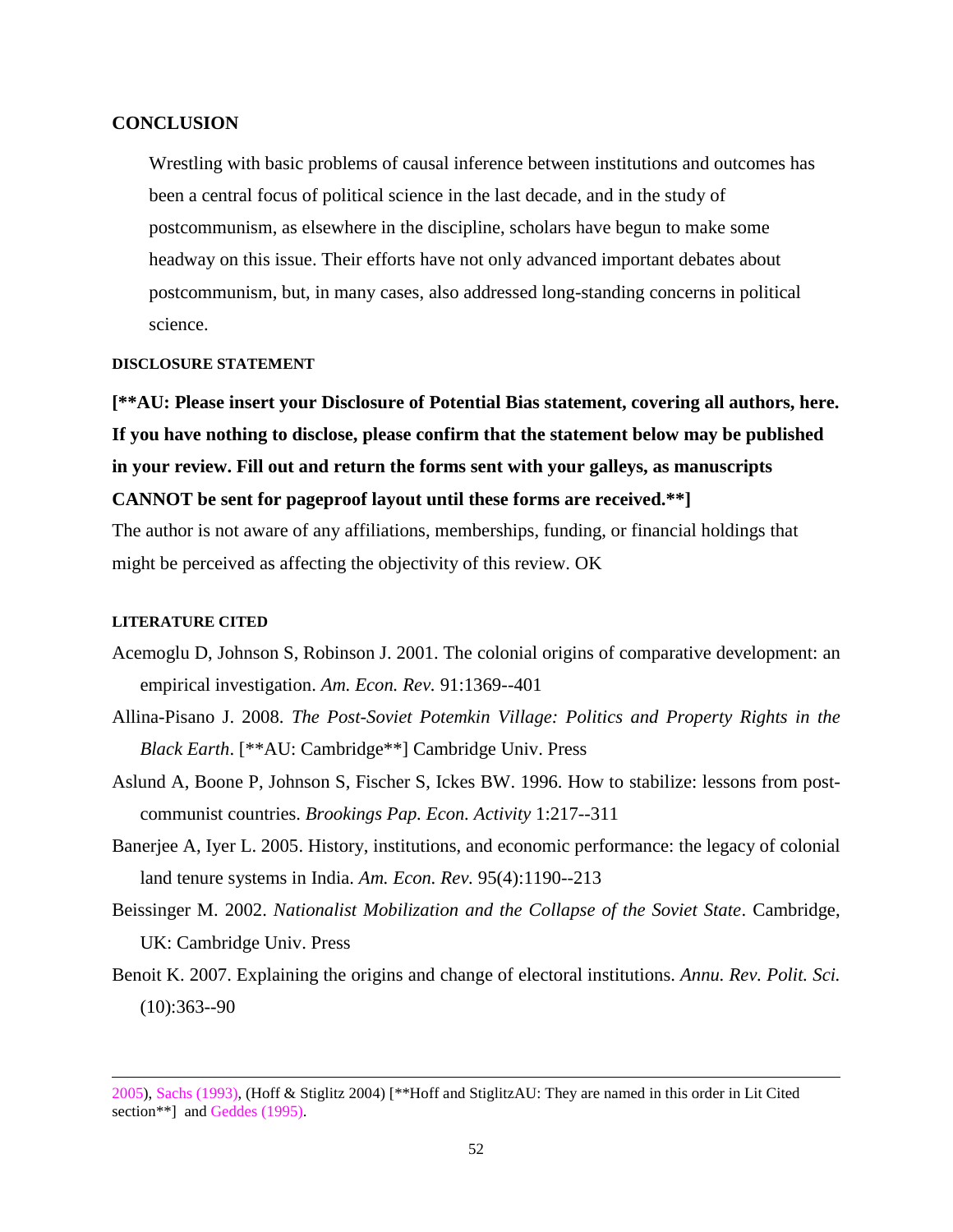- <span id="page-24-3"></span>Brader T, Tucker J. 2009. What's [\*\*AU: OK OK?\*\*] left behind when the party's over: survey experiments on the effects of partisan cues in Putin"s Russia. *Polit. Policy* 37(4):843--68
- <span id="page-24-7"></span>Brown JD, Earle JS, Gehlbach S. 2009. Invisible hand or grabbing hand? State bureaucracy and privatization effectiveness. *Am. Polit. Sci. Rev.* 103:(2):264--83
- <span id="page-24-9"></span>Brown JD, Earle JS, Telegdy A. 2006. The productivity effects of privatization: longitudinal estimates from Hungary, Romania, Russia, and Ukraine. *J. Polit. Econ.* 114(1):61--99
- Brownlee J. 2007. *Authoritarianism in an Age of Democratization*. New York: Cambridge Univ. Press
- <span id="page-24-8"></span>Bunce VJ. 1999. *Subversive Institutions: The Design and the Destruction of Socialism and the State*. New York: Cambridge Univ. Press
- <span id="page-24-10"></span>Bunce VJ, Wolchik SL. 2006a. Favorable conditions and electoral revolutions. *J. Democr.*  $17(4):5-18$
- <span id="page-24-11"></span>Bunce VJ, Wolchik SL. 2006b. International diffusion and postcommunist electoral revolutions. *Comm. Post Comm. Stud.* 39(3):283--304
- <span id="page-24-12"></span>Campos N, Horvath R. 2007. *Reform redux: measurement, determinants and reversals*. Unpublished manuscript, Dep. Econ., Brunel Univ., London
- <span id="page-24-2"></span>Colton TJ. 2000. *Transitional Citizens: Voters and What Influences Them in the New Russia*. Cambridge, MA: Harvard Univ. Press
- <span id="page-24-5"></span>Darden K. 2011. *Resisting Occupation: Mass Literacy and the Creation of Durable National Loyalties*. New York: Cambridge Univ. Press
- Darden K, Grzymala-Busse A. 2006. The great divide: pre-communist schooling and postcommunist trajectories. *World Polit.* 59(1):83--115
- <span id="page-24-0"></span>De Melo M, Denizer C, Gelb A, Tenev S. 2001. Circumstances and choice: the role of initial conditions and policies in transition economies. *World Bank Econ. Rev.* 15(1):1--31
- <span id="page-24-4"></span>Denisova I, Eller M, Frye T, Zhuravskaya E. 2009. Who wants to revise privatization: the complementarity of institutions and market skills. *Am. Polit. Sci. Rev.* 103(2):284--304
- <span id="page-24-1"></span>Di Palma G. 1990. *To Craft Democracies: An Essay on Democratic Transitions*. Berkeley: Univ. Calif. Press
- <span id="page-24-6"></span>Djankov S, Murrell P. 2002. Enterprise restructuring in transition: a quantitative survey. *J. Econ. Lit.* 40(3):739--92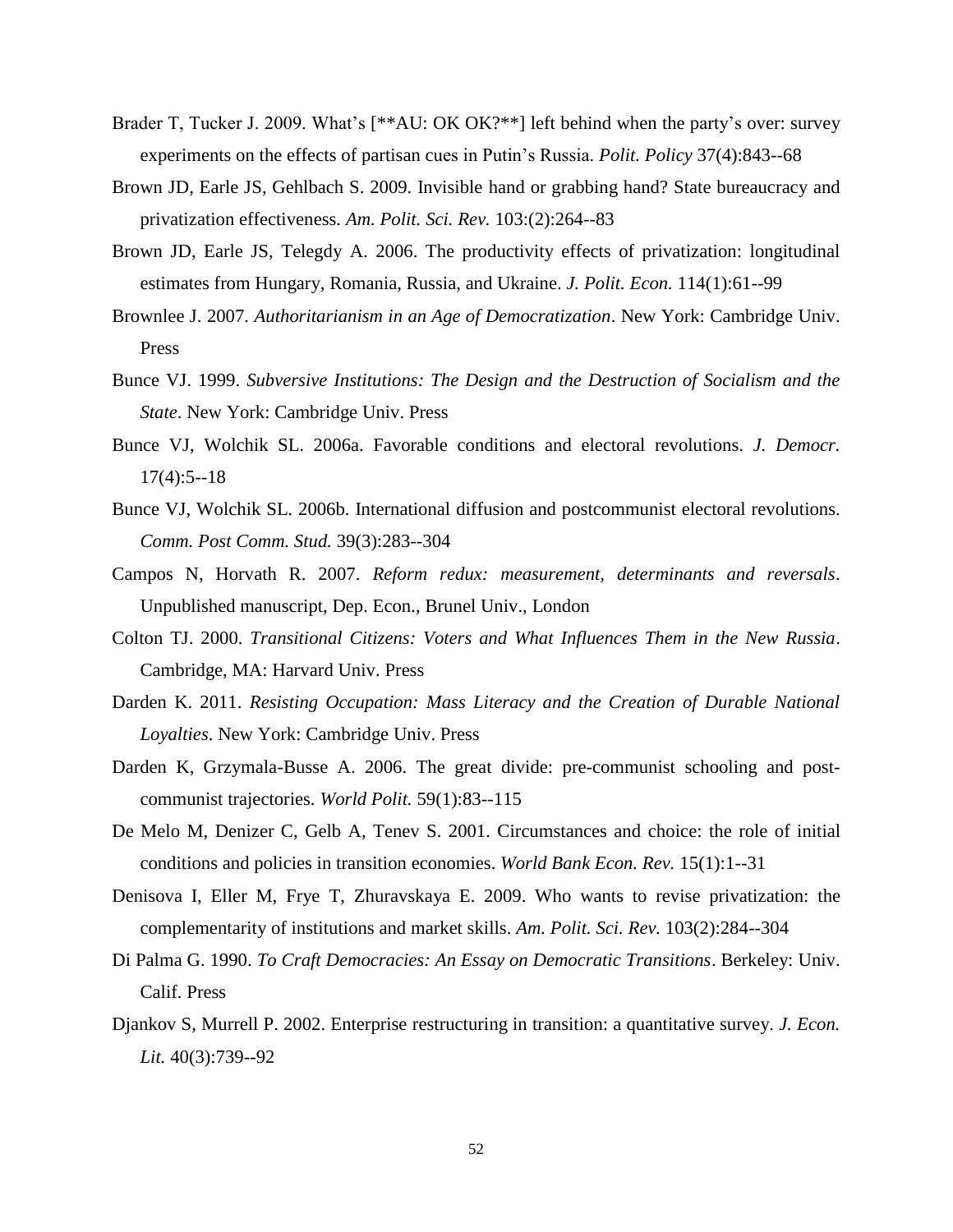- <span id="page-25-3"></span>Durante R, Knight B. 2009. *Partisan control, media bias and viewers' responses: evidence from Berlusconi's Italy*. NBER Work. Pap. No. 14762
- <span id="page-25-0"></span>Easter G. 1997. Preference for presidentialism: postcommunist regime change in Russia and the NIS. *World Polit.* 49(2):282--308
- <span id="page-25-10"></span>EBRD. 2007. *Life in Transition, a Survey of People's Experiences and Attitudes*. London: Eur. Bank Reconstruct. Dev. [\*\*AU: This item is formatted as a book. Is it? YES\*\*]
- <span id="page-25-8"></span>Egorov G, Guriev S, Sonin K. 2009. Why resource poor dictators allow freer media: a theory and evidence from panel data. *Am. Polit. Sci. Rev.* 103(4):645--68
- <span id="page-25-9"></span>Ekiert G, Kubik J. 1999. *Rebellious Civil Society: Popular Protest and Democratic Consolidation in Poland, 1989--1993*. Ann Arbor: Univ. Mich. Press
- <span id="page-25-5"></span>Elster J. 1993. The necessity and impossibility of simultaneous economic and political reform. In *Constitutionalism and Democracy: Transition in the Contemporary World*, ed. D Greenberg, S Katz, MB Oliviero, SC Wheatley, pp. 267--74. New York: Oxford Univ. Press
- <span id="page-25-11"></span>Engerman DC. 2009. *Know Your Enemy: The Rise and Fall of America's Soviet Experts*. New York: Oxford Univ. Press
- <span id="page-25-7"></span>Engerman S, Sokoloff K. 2002. Factor endowments, inequality, and paths of development among New World economies. *Economia* 3(1):41--88
- <span id="page-25-4"></span>Enikolopov R, Petrova M, Zhuravskaya E. 2011. Media and political persuasion: evidence from Russia. *Am. Econ. Rev.* In press [\*\*AU: The issue is forthcoming in Dec. 2011 so we should have details before publication. Add volume number and pagespan when known. Check year.\*\*]
- <span id="page-25-2"></span>Fernandez R, Rodrik D. 1991. Resistance to reform: status quo bias in the presence of individualspecific uncertainty. *Am. Econ. Rev.* 81(5):1146--55
- <span id="page-25-1"></span>Finifter AW, Mickiewicz E. 1992. Redefining the political system in the USSR. *Am. Polit. Sci. Rev.* 86(4):857--74
- <span id="page-25-6"></span>Fish MS. 2005. *Democracy Derailed in Russia: The Failure of Open Politics*. New York: Cambridge Univ. Press
- Frydman R, Gray C, Hasek M, Rapaczynski A. 1999. When does privatization work? The impact of private ownership on corporate performance in the transition economies. *Q. J. Econ.* 114(4):1153--91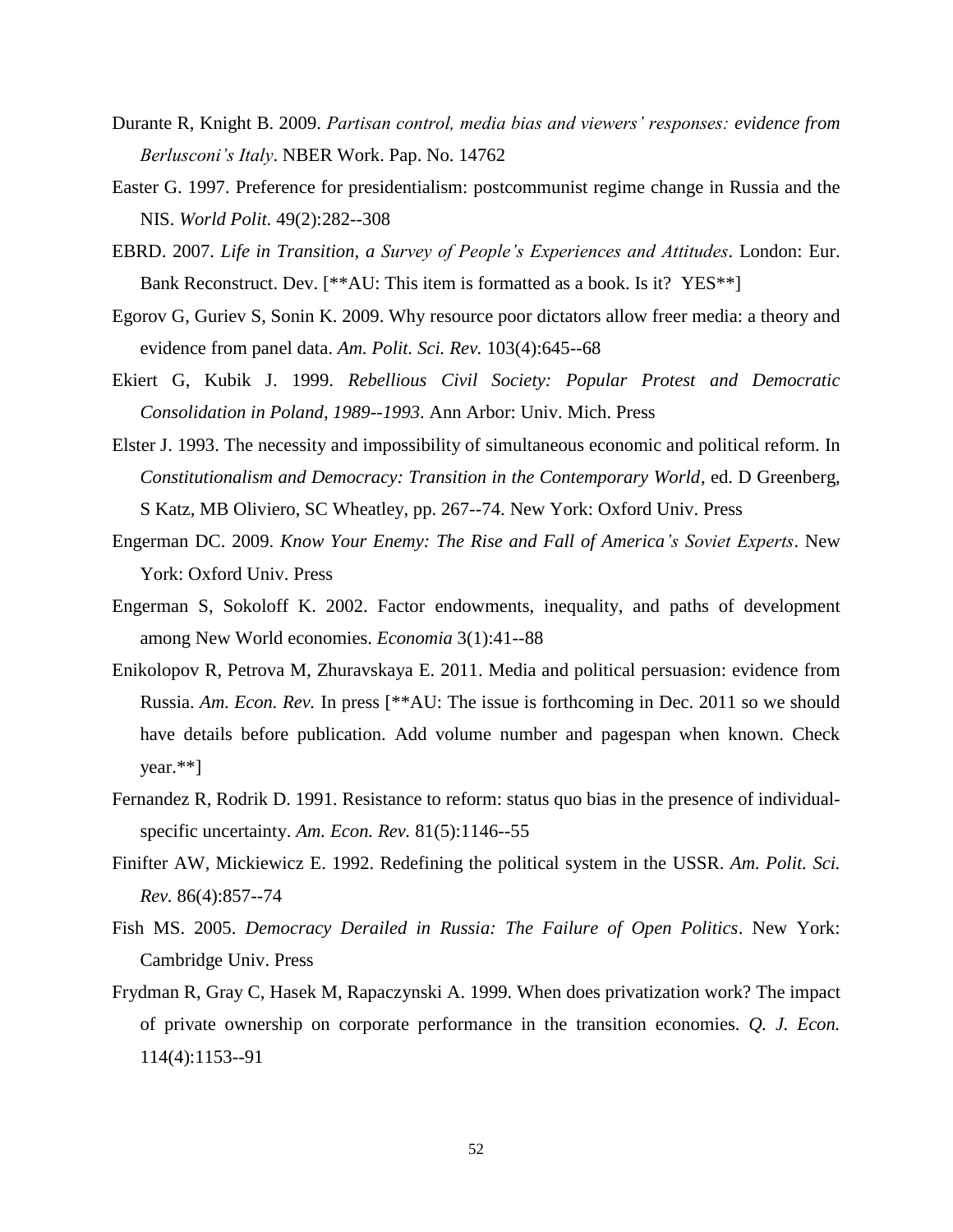- <span id="page-26-1"></span>Frye T. 1997. A politics of institutional choice: postcommunist presidencies. *Comp. Polit. Stud.* 30(5):523--52
- <span id="page-26-10"></span>Frye T. 2002. Private protection in Russia and Poland. *Am. J. Polit. Sci.* 46(3):572--84
- <span id="page-26-8"></span>Frye T. 2010. *Building States and Markets After Communism: The Perils of Polarized Democracy*. New York: Cambridge Univ. Press
- <span id="page-26-6"></span>Frye T, Mansfield ED. 2003. Fragmenting protection: the political economy of trade policy in the post-communist world. *Br. J. Polit. Sci.* 33:635--57
- <span id="page-26-9"></span>Frye T, Shleifer A. 1997. The invisible hand and the grabbing hand. *Am. Econ. Rev. Pap. Proc.* 87(May):554--59
- <span id="page-26-11"></span>Frye T, Zhuravskaya E. 2000. Rackets, regulation, and the rule of law. *J. Law Econ. Org.* 16(2):478--502
- <span id="page-26-2"></span>Gallup JL, Sachs JD. 2001. The economic burden of malaria. *Supp. Am. J. Trop. Med. Hyg.* 64(1--2):85--96
- <span id="page-26-13"></span>Ganev V. 2007. *Preying on the State: The Transformation of Bulgaria After 1989*. Ithaca, NY: Cornell Univ. Press
- <span id="page-26-0"></span>Geddes B. 1995. A comparative perspective on the Leninist legacy in Eastern Europe. *Comp. Polit. Stud.* 28:239--74
- <span id="page-26-14"></span>Gehlbach S. 2008. *Representation through Taxation: Revenue, Politics, and Development in Postcommunist States*. Cambridge, UK: Cambridge Univ. Press
- <span id="page-26-7"></span>Gehlbach S, Malesky EJ. 2010. The contribution of veto players to economic reform. *J. Polit.* 72(4):957--75
- <span id="page-26-4"></span>Gibson JL. 1996. Political and economic markets: changes in the connections between attitudes toward political democracy and a market economy within the mass culture of Russia and Ukraine. *J. Polit.* 58(4):954--84
- <span id="page-26-3"></span>Glaeser E, La Porta R, Lopez-de-Silanes F, Shleifer A. 2004. Do institutions cause growth? *J. Econ. Growth.* 9:271--303 [\*\*AU: What does Gro. Growth stand for?\*\*]
- <span id="page-26-12"></span>Goriaev E, Sonin K. 2011. *Is political risk firm-specific*? Unpublished manuscript, New Econ. School, Moscow
- <span id="page-26-5"></span>Green DP, Bruno G, Sondergard SL, Palmquist B, Schickler E. 2002. *Partisan Hearts and Minds: Political Parties and the Social Identities of Voters*. New Haven, CT: Yale Univ. Press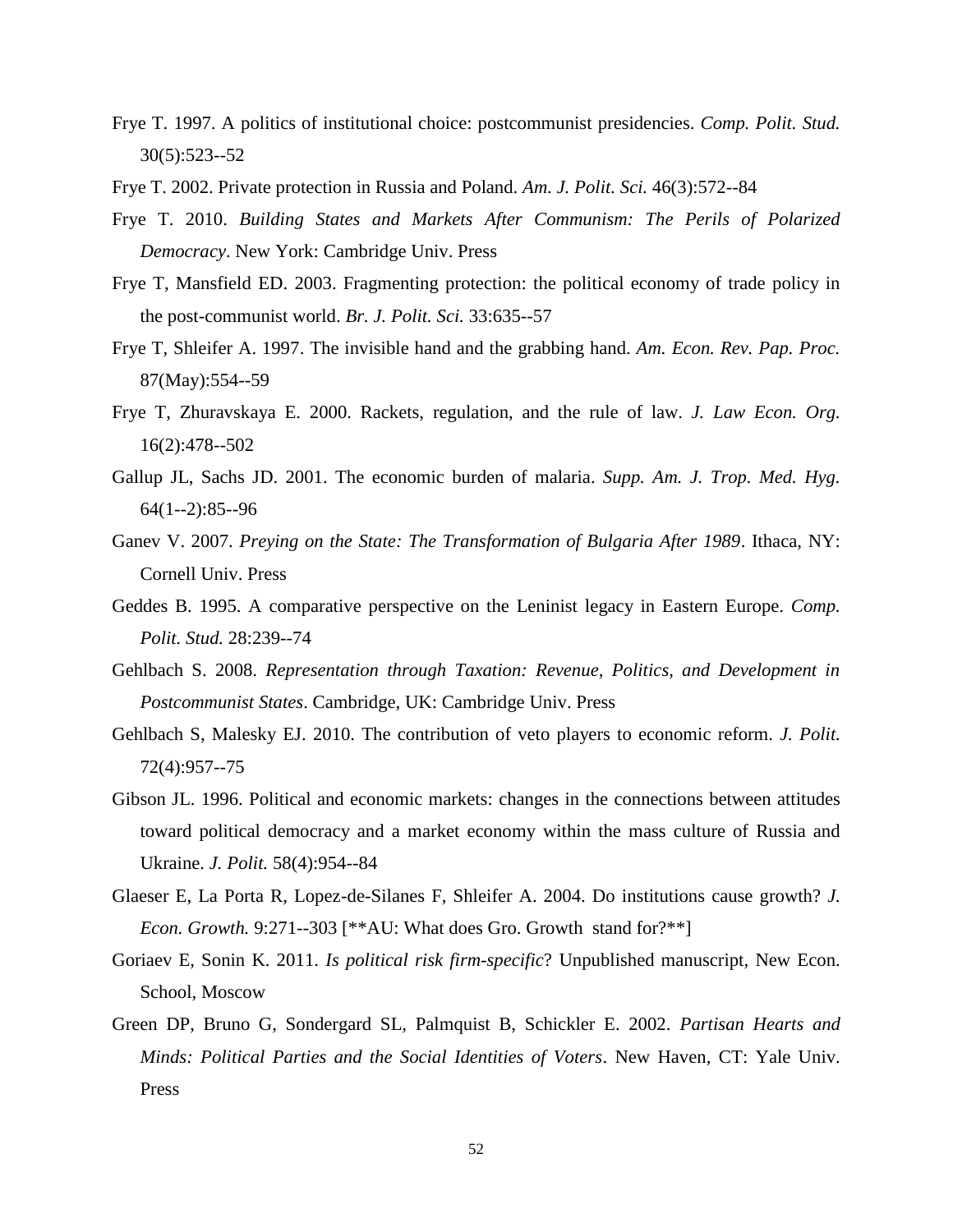- <span id="page-27-4"></span>Grosfeld I, Rodnyansky A, Zhuravskaya E. 2011. *Persistent anti-market culture: a legacy of the pale of settlement and of the holocaust*. Unpublished manuscript, Dep. Econ., Paris School Econ.; Cent. Financ. Econ. Res. (CEFIR), Moscow; New Econ. School, Moscow
- <span id="page-27-0"></span>Grosjean P, Senik C. 2011. Democracy, market liberalization and political preferences. *Rev. Econ. Stat.* [\*\*AU: volume number?\*\*] 93(1) 365--81
- <span id="page-27-6"></span>Grzymala-Busse A. 2002. *Redeeming the Communist Past: The Regeneration of Communist Parties in East Central Europe*. New York: Cambridge Univ. Press
- <span id="page-27-3"></span>Grzymala-Busse A. 2007. *Rebuilding Leviathan: Party Competition and State Exploitation in Post-Communist Democracies*. Cambridge, UK: Cambridge Univ. Press
- Hadenius A, Teorell J. 2007. Pathways from authoritarianism. *J. Democr.* 18(1):143--57
- <span id="page-27-7"></span>Hale H. 2006. *Why Not Parties in Russia: Democracy, Federalism and the State*. Cambridge, UK: Cambridge Univ. Press
- <span id="page-27-1"></span>Hellman JS. 1998. Winners take all: the politics of partial reform. *World Polit.* 50(2):203--34
- <span id="page-27-10"></span>Hellman JS, Jones G, Kaufmann D. 2003. Seize the state, seize the day: an empirical analysis of state capture and corruption in transition economies. *J. Comp. Econ.* 31(4):751--73
- <span id="page-27-5"></span>Hendley K, Murrell P, Ryterman R. 2000. Law, relationships and private enforcement: transactional strategies of Russian enterprises. *Eur. Asia Stud.* 52(4):627--56
- <span id="page-27-9"></span>Herrera Y. 2005. *Imagined Economies: The Sources of Russian Regionalism*. New York: Cambridge Univ. Press
- <span id="page-27-2"></span>Heybey B, Murrell P. 1999. The relationship between economic growth and the speed of liberalization during transition. *J. Polit. Ref.* 3(2):121--37
- Hoff K, Stiglitz JE. 2004. After the big bang? Obstacles to the emergence of the rule of law in post communist societies. *Am. Econ. Rev.* 94(3):753--63 [\*\*AU: Hoff and Stiglitz Author order is reversed in citation (footnote 2). Which way is right?\*\*]
- <span id="page-27-11"></span>Holmes S. 1996. Cultural legacies or state collapse? In *Perspectives on Postcommunism*, ed. M Mandelbaum, pp. 22--76. New York: Counc. For. Relat.
- <span id="page-27-12"></span>Jackson JE, Klich J, Poznanska K. 2005. *The Political Economy of Poland's Transition: New Firms and Reform Governments*. Cambridge, UK: Cambridge Univ. Press
- <span id="page-27-8"></span>Javeline D. 2003. *Protest and the Politics of Blame: The Russian Response to Unpaid Wages*. Ann Arbor: Univ. Mich. Press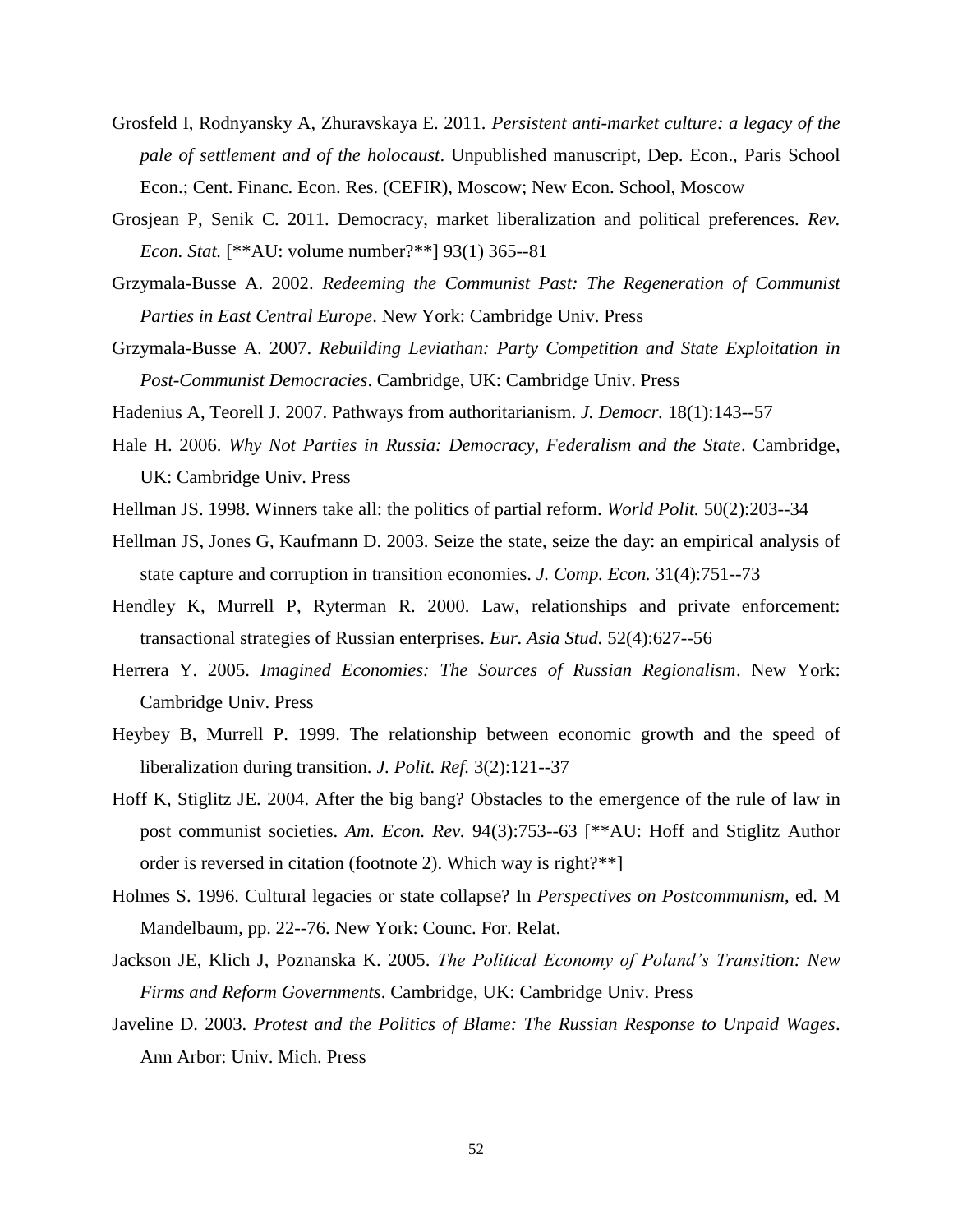- <span id="page-28-0"></span>Jones-Luong P. 2002. *Institutional Change and Political Continuity in Post-Soviet Central Asia: Power, Perceptions, and Pacts*. New York: Cambridge Univ. Press
- <span id="page-28-9"></span>Jones-Luong P, Weinthal E. 2010. *Oil is Not a Curse: Ownership Structure and Institutions in Post-Soviet States*. New York: Cambridge Univ. Press
- <span id="page-28-4"></span>Jowitt K. 1992. *New World Disorder: The Leninist Extinction*. Berkeley: Univ. Calif. Press
- <span id="page-28-3"></span>Kitschelt H. 2003. Accounting for postcommunist regime diversity: What counts as a good cause? In *Capitalism and Democracy in Central and Eastern Europe*, ed. G Ekiert, SE Hanson, pp. 49--86. Cambridge, UK: Cambridge Univ. Press
- Kitschelt H, Mansfeldova Z, Markowski R, Toka G. 1999. *Post-Communist Party Systems. Competition, Representation and Inter-Party Cooperation*. New York: Cambridge Univ. Press
- <span id="page-28-1"></span>Kopstein J, Reilly D. 2000. Geographic diffusion and the transformation of the postcommunist world. *World Polit.* 53(1):1--37
- <span id="page-28-2"></span>Kramer G. 1983. The ecological fallacy revisited: aggregate-versus individual-level findings on economics and elections, and sociotropic voting. *Am. Polit. Sci. Rev.* 77(1):92--111
- <span id="page-28-10"></span>Laitin D. 1998. *Identity in Formation: The Russian Speaking Populations in the Near Abroad*. Ithaca, NY: Cornell Univ. Press
- <span id="page-28-7"></span>Lindberg SI. 2006. *Democracy and Elections in Africa*. Baltimore, MD: Johns Hopkins Univ. Press
- <span id="page-28-8"></span>Lindberg SI. 2009. *Democratization by Elections: A New Mode of Transition*? New York: Cambridge Univ. Press
- Linz JJ, Stepan A. 1996. *Problems of Democratic Transition and Consolidation: Southern Europe, South America, and Post-Communist Europe*. Baltimore: John Hopkins Univ. Press [\*\*Linz and Stepan AU: Author order is reversed in citation (footnote 2)\*\*]
- <span id="page-28-5"></span>Lust-Okar E. 2005. *Structuring Conflict in the Arab World: Incumbents, Opponents, and Institutions*. Cambridge, UK: Cambridge Univ. Press
- <span id="page-28-11"></span>Lyall J. 2010. Are co-ethnics more effective counter-insurgents? Evidence from the Second Chechen War. *Am. Polit. Sci. Rev.* 104(1):1--20
- <span id="page-28-6"></span>Magaloni B. 2006. *Voting for Autocracy: Hegemonic Party Survival and Its Demise in Mexico*. New York: Cambridge Univ. Press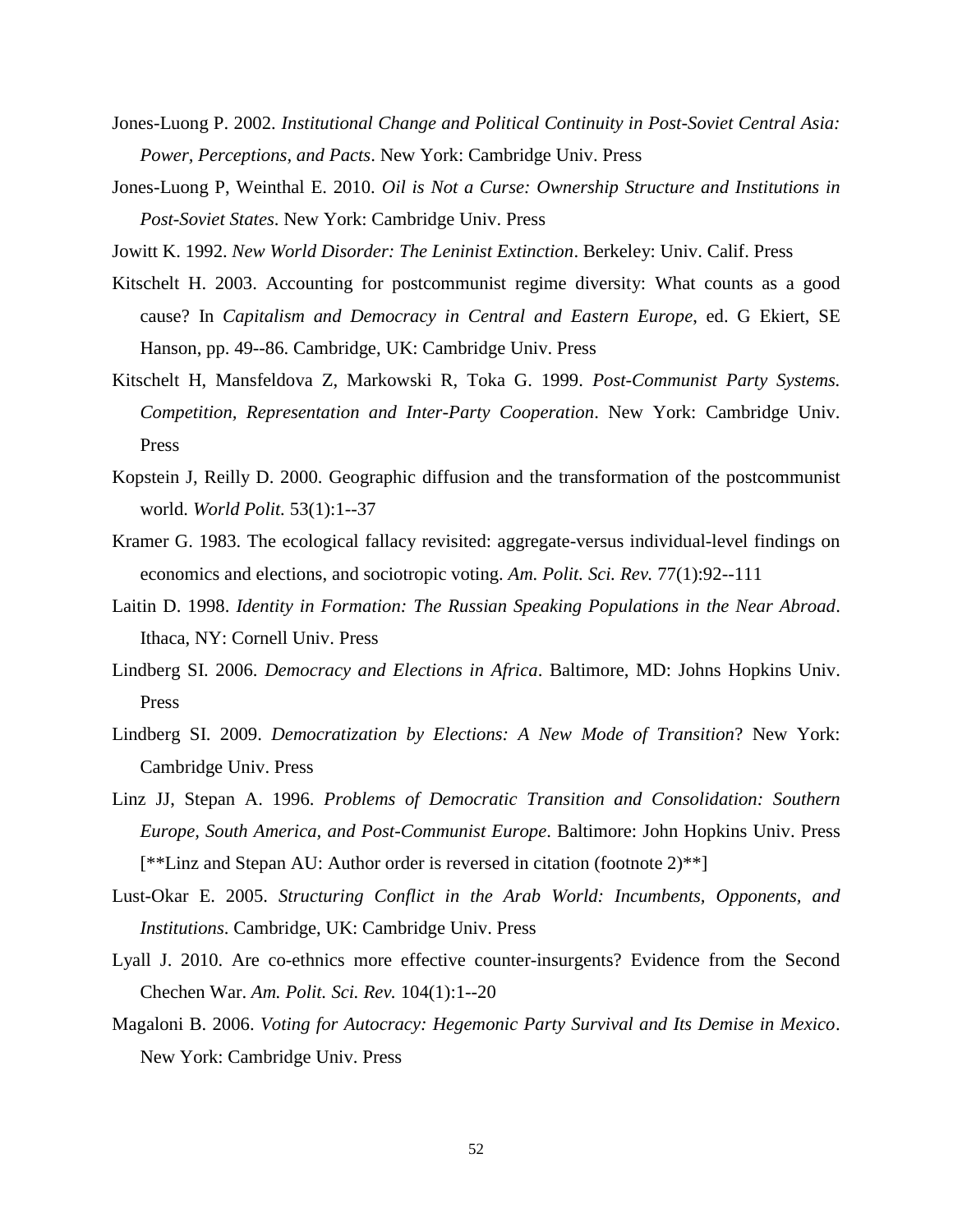- <span id="page-29-7"></span>Mattli W, Plomper T. 2002. The demand-side politics of EU enlargement: democracy and the application for EU membership. *J. Eur. Public Policy.* 9(4):550--74 [AU: What does Pub. stand for?\*\*]
- <span id="page-29-8"></span>Mattli W, Plomper T. 2004. The internal value of external options. On the impact of EU conditionality on regulatory reforms in transition countries. *Eur. Union* [\*\*OKAU: OK?\*\*] *Polit.* 5(3):307--30
- <span id="page-29-5"></span>McKinnon R. 1991. *The Order of Economic Liberalization: Financial Control in the Transition to a Market Economy*. Baltimore, MD: Johns Hopkins Univ. Press
- <span id="page-29-0"></span>Milanovic B. 1998. *Income, Inequality, and Poverty During the Transition from Planned to Market Economy*. Washington, DC: World Bank
- <span id="page-29-3"></span>Miller AH, Hesli V, Reissinger WM. 1994. Reassessing mass support for political and economic change in the former USSR. *Am. Polit. Sci. Rev.* 88(2):399--411
- <span id="page-29-6"></span>Murphy KM, Shleifer A, Vishny R. 1992. The transition to a market economy: the pitfalls of partial reform. *Q. J. Econ.* [\*\*AU: volume number\*\*] 107(3) (Aug):889--906
- <span id="page-29-12"></span>Myagkov M, Ordeshook PC, Shakin D. 2009. *The Forensics of Election Fraud: Russia and Ukraine*. Cambridge, UK: Cambridge Univ. Press
- <span id="page-29-2"></span>North D. 1990. *Institutions, Institutional Change, and Economic Performance*. Cambridge, UK: Cambridge Univ. Press
- <span id="page-29-13"></span>O"Dwyer C. 2006. *Runaway State-Building: Patronage Politics and Democratic Development*. Baltimore, MD: Johns Hopkins Univ. Press
- <span id="page-29-1"></span>Offe C. 1991. Capitalism by democratic design: democratic theory facing the triple transition in East-Central Europe. *Soc. Res.* 58(4):865--92
- <span id="page-29-9"></span>Plomper T, Schneider CJ, Troeger V. 2005. The politics of EU eastern enlargement: evidence from a Heckman selection model. *Br. J. Polit. Sci.* 36:17--38
- <span id="page-29-10"></span>Pop-Eleches G. 2007. Historical legacies and post-communist regime change. *J. Polit.* 69(4):908--26
- <span id="page-29-11"></span>Pop-Eleches G, Robertson G. 2011. *Information, elections and political change in the post--Cold War era*. Unpublished manuscript, Dep. Polit., Princeton Univ. and Dep. Polit. Sci., Univ. North Carolina
- <span id="page-29-4"></span>Przeworski A. 1991. *Democracy and the Market: Political and Economic Reforms in Eastern Europe and Latin America*. Cambridge, UK: Cambridge Univ. Press.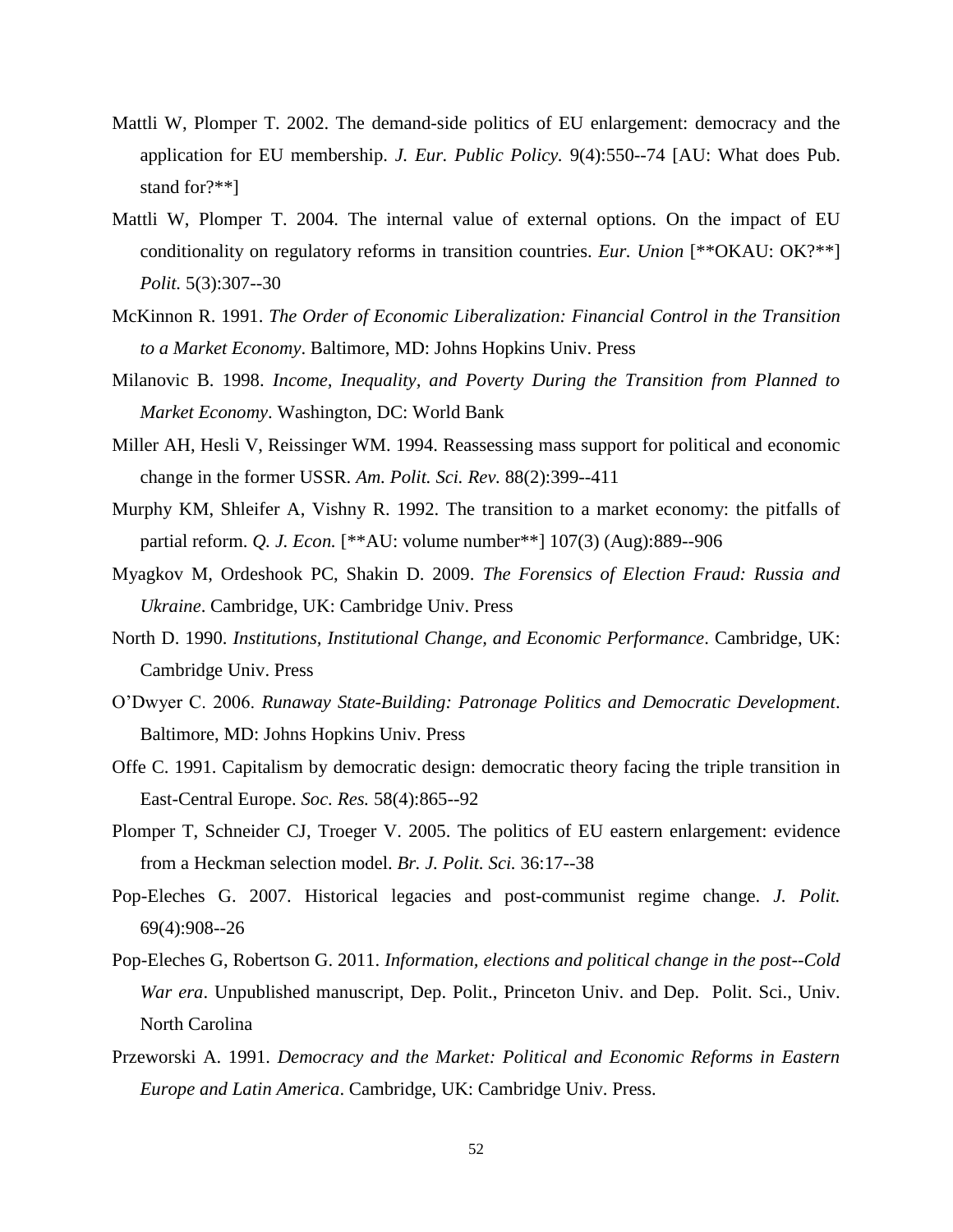- <span id="page-30-2"></span>Przeworski A. 2004. Last instance: Are institutions the primary cause of economic development? *Arch. Eur. Soc.* XLV(2):165--88
- <span id="page-30-8"></span>Radnitz S. 2010. *Weapons of the Wealthy: Predatory Regimes and Elite-Led Protests in Central Asia*. Ithaca, NY: Cornell Univ. Press
- <span id="page-30-11"></span>Remington TF. 2001. *The Russian Parliament: Institutional Evolution in a Transitional Regime, 1989--1999*. New Haven, CT: Yale Univ. Press
- <span id="page-30-9"></span>Reuter OJ, Robertson G. 2011. *Sub-national appointments in authoritarian regimes: evidence from Russian gubernatorial appointments*. Unpublished manuscript, Harriman Inst., Columbia Univ. and Dep. Polit. Sci, Univ, North Carolina
- <span id="page-30-1"></span>Riker W. 1980. Implications from the disequilibrium of majority rule for the study of institutions. *Am. Polit. Sci. Rev.* 74:432--46
- <span id="page-30-10"></span>Robertson G. 2011. *The Politics of Protest in Hybrid Regimes: Managing Dissent in Post-Communist Russia*. New York: Cambridge Univ. Press
- <span id="page-30-3"></span>Rodrik D, Subramanian A, Trebbi F. 2004. Institutions rule: the primacy of institutions over geography and integration in economic development. *J. Econ. Grow.* [\*\*AU: Growth?OK\*\*] 9(2):131--65
- <span id="page-30-5"></span>Roland G. 2000. *Transition and Economics: Politics and Economics: Politics, Markets and Firms*. Cambridge, MA: MIT Press
- <span id="page-30-13"></span>Sachs JP. 1993. *Poland's Jump to a Market Economy*. Cambridge, MA: MIT Press
- <span id="page-30-6"></span>Schimmelfennig F. 2001. The community trap: liberal norms, rhetorical action, and the Eastern enlargement of the European Union. *Int. Organ.* 55(1):47--80
- <span id="page-30-4"></span>Shleifer A, Treisman D. 2000. *Without a Map: Political Tactics and Economic Reform in Russia*. Cambridge, MA: MIT Press
- <span id="page-30-12"></span>Shleifer A, Vishny R. 1998. *The Grabbing Hand*. Cambridge, MA: Harvard Univ. Press
- <span id="page-30-0"></span>Stark D, Brust L. 1998. *Post-Socialist Pathways. Transforming Politics and Property in East Central Europe*. New York: Cambridge Univ. Press
- <span id="page-30-7"></span>Stoner-Weiss K. 2006. *Resisting the State: Reform and Retrenchment in Post-Soviet Russia*. Cambridge, UK: Cambridge Univ. Press
- Treisman D. 1999. *After the Deluge: Regional Crises and Political Consolidation in Russia*. Ann Arbor: Univ. Mich. Press